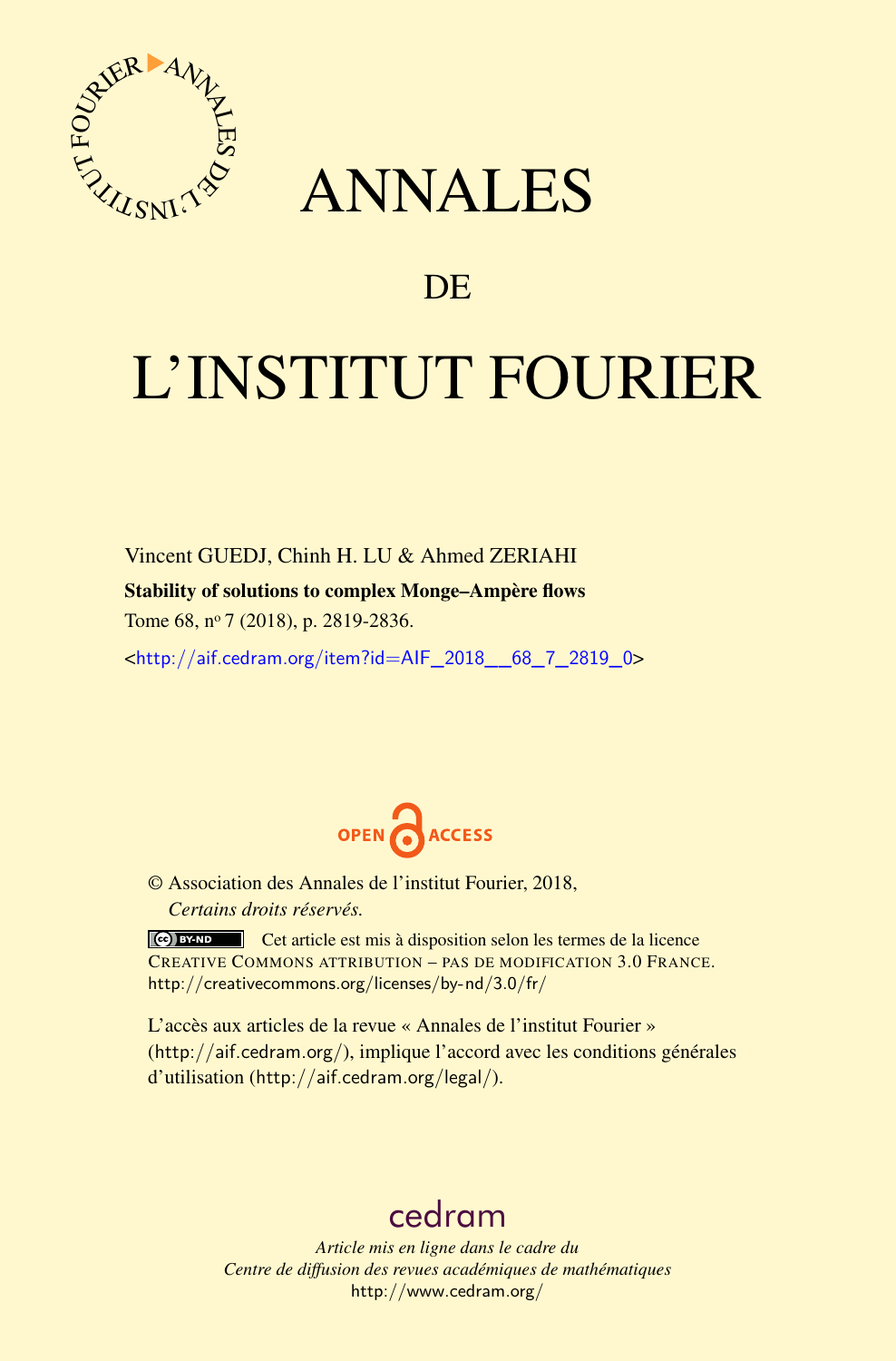#### STABILITY OF SOLUTIONS TO COMPLEX MONGE–AMPÈRE FLOWS

#### **by Vincent GUEDJ, Chinh H. LU & Ahmed ZERIAHI (\*)**

Dedicated to Jean-Pierre Demailly on the occasion of his 60th birthday

Abstract. — We establish a stability result for elliptic and parabolic complex Monge–Ampère equations on compact Kähler manifolds, which applies in particular to the Kähler–Ricci flow.

Résumé. — Nous établissons un résultat de stabilité pour les équations de Monge–Ampère complexes elliptiques et paraboliques sur les variétés Kähleriennes compactes, qui s'appliquent en particulier au flot de Kähler–Ricci.

#### **1. Introduction**

Several important problems of Kähler geometry (e.g. finding canonical metrics) necessitate to study the existence and regularity of solutions to certain degenerate complex Monge–Ampère equations. The fundamental work of Yau [\[18\]](#page-18-0) guarantees the existence of smooth solutions to a large class of equations. It has been generalized in various interesting directions, providing weak solutions to several degenerate situations. We refer the reader to [\[13\]](#page-18-1) for a recent overview.

In this paper we are interested in the stability properties of solutions to such equations. Let *X* be a compact Kähler manifold of dimension  $n, \theta$  be a Kähler form and  $dV$  a volume form on X. Fix  $0 \leq f$  a positive density on *X* and let  $\varphi$  be a  $\theta$ -plurisubharmonic function solving

(1.1) 
$$
MA_{\theta}(\varphi) = e^{\varphi} f dV,
$$

Keywords: Monge–Ampère, stability, Kähler–Ricci flow.

<sup>2010</sup> Mathematics Subject Classification: 53C44, 32W20, 58J35.

<sup>(\*)</sup> The authors are partially supported by the ANR project GRACK.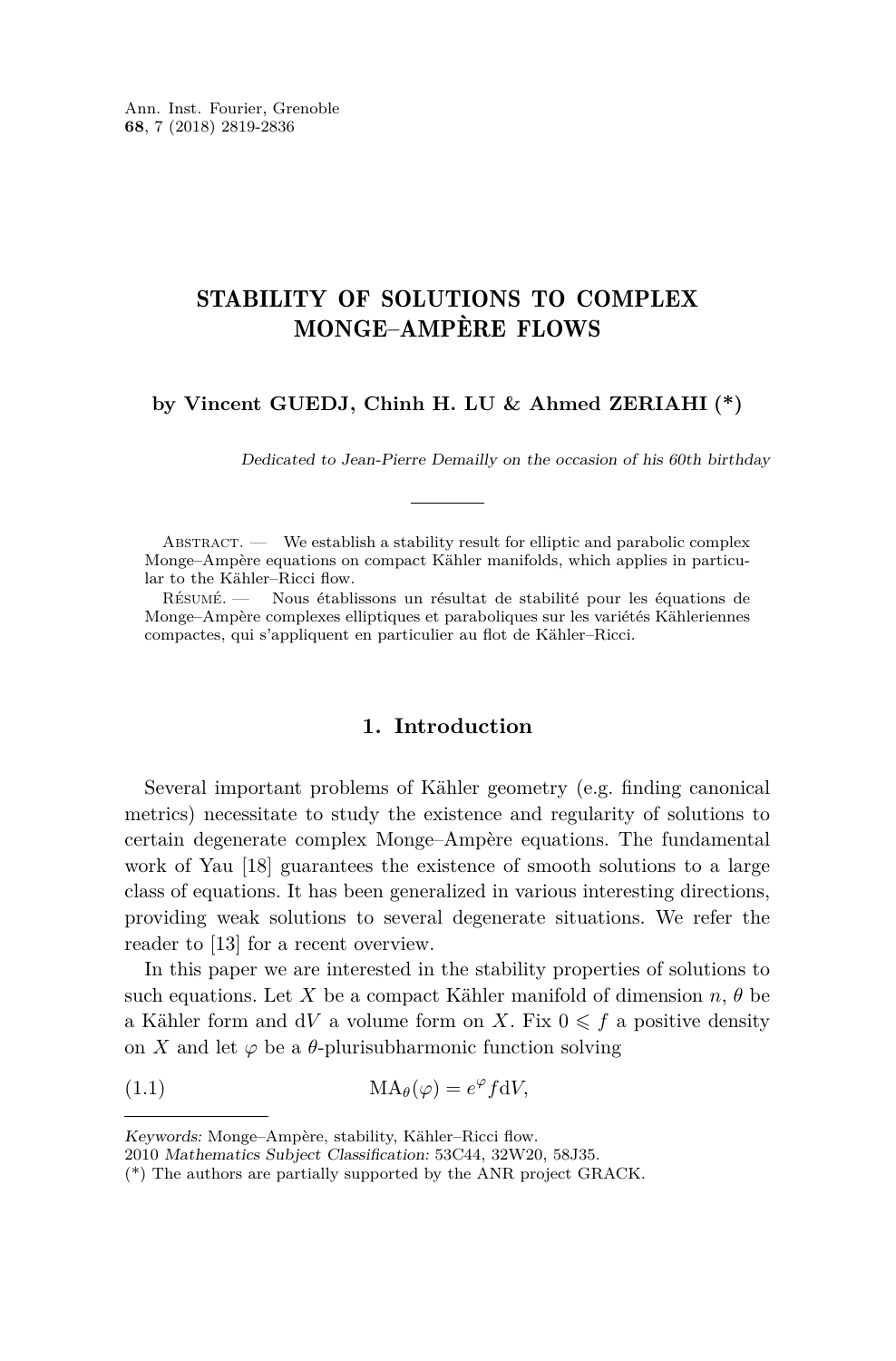where  $MA_{\theta}(\varphi) = (\theta + dd^c \varphi)^n$  denotes the complex Monge–Ampère measure with respect to the form  $\theta$ . Throughout this note we always assume that the densities are normalized by  $\int_X f dV = 1$ .

If  $(f_i dV)$  is a sequence of Borel measures converging in total variation to  $f dV$  then, it follows from [\[12\]](#page-18-2) that the corresponding sequence of solutions  $(\varphi_j)$  converges in  $L^1(X)$  to  $\varphi$ . Our aim is to establish a quantitative version of this convergence.

Our first main result gives a satisfactory answer for  $L^p$  densities with respect to Lebesgue measure,  $p > 1$  (see [\[3,](#page-17-0) [12,](#page-18-2) [16\]](#page-18-3) for related results).

<span id="page-2-0"></span>THEOREM 1.1. — Fix  $p > 1$  and  $0 \leq f, g \in L^p(X, dV)$ . If  $\varphi, \psi$  are bounded *θ*-plurisubharmonic functions on *X* such that

$$
MA_{\theta}(\varphi) = e^{\varphi} f dV ; MA_{\theta}(\psi) = e^{\psi} g dV,
$$

then

<span id="page-2-1"></span>
$$
\|\varphi - \psi\|_{\infty} \leqslant C \|f - g\|_p^{1/n}.
$$

where  $C > 0$  depends on  $p, n, X, \theta, dV$  and uniform bounds on  $||f||_p, ||g||_p$ .

We use some ideas of the proof of [1.1](#page-2-0) to establish a stability result for parabolic complex Monge–Ampère flows. We consider the equation

(1.2) 
$$
(\omega_t + \mathrm{d} \mathrm{d}^c \varphi_t)^n = e^{\dot{\varphi} + F(t, \cdot, \varphi)} f \mathrm{d} V,
$$

in  $X_T := [0, T] \times X$ , where  $0 < T < +\infty$  and

- $\bullet$  ( $ω_t$ )<sub>*t*∈[0,*T*]</sub> is a smooth family of Kähler forms on *X*;
- there exists a fixed Kähler form  $\theta$  such that  $\theta \leq \omega_t$  for all *t*;
- $F = F(t, x, r) : \hat{X}_T := [0, T] \times X \times \mathbb{R} \to \mathbb{R}$  is smooth, non-decreasing in the last variable, uniformly Lipschitz in the first and the last variables, i.e. ∃ *L* > 0 s.t.  $\forall ((t_1, t_2), x, (r_1, r_2)) \in [0, T]^2 \times X \times \mathbb{R}^2$ ,

$$
(1.3) \t\t\t |F(t1,x,r1) - F(t2,x,r2)| \leq L(|r1 - r2| + |t1 - t2|),
$$

<span id="page-2-3"></span>•  $0 < f \in C^{\infty}(X,\mathbb{R}).$ 

Our second main result is the following:

<span id="page-2-2"></span>THEOREM 1.2. — Fix  $F, G: \hat{X}_T := [0,T] \times X \times \mathbb{R} \to \mathbb{R}$  satisfying the above conditions and fix  $p > 1$ . Assume that  $\varphi : [0, T] \times X \longrightarrow \mathbb{R}$ is a smooth solution to the parabolic equation  $(1.2)$  with data  $(F, f)$  and  $\psi$ :  $[0, T] \times X \longrightarrow \mathbb{R}$  is a smooth solution to [\(1.2\)](#page-2-1) with data  $(G, g)$ . Then

$$
\sup_{X_T} |\varphi - \psi| \le \sup_X |\varphi_0 - \psi_0| + T \sup_{\hat{X}_T} |F - G| + A \|g - f\|_p^{1/n},
$$

where  $A > 0$  is a constant depending on  $X, \theta, n, p, L$ , a uniform bound on  $\varphi_0, \psi_0, \dot{\varphi}_0, \dot{\psi}_0$  on *X* and a uniform bound on  $||f||_p$  and  $||g||_p$ .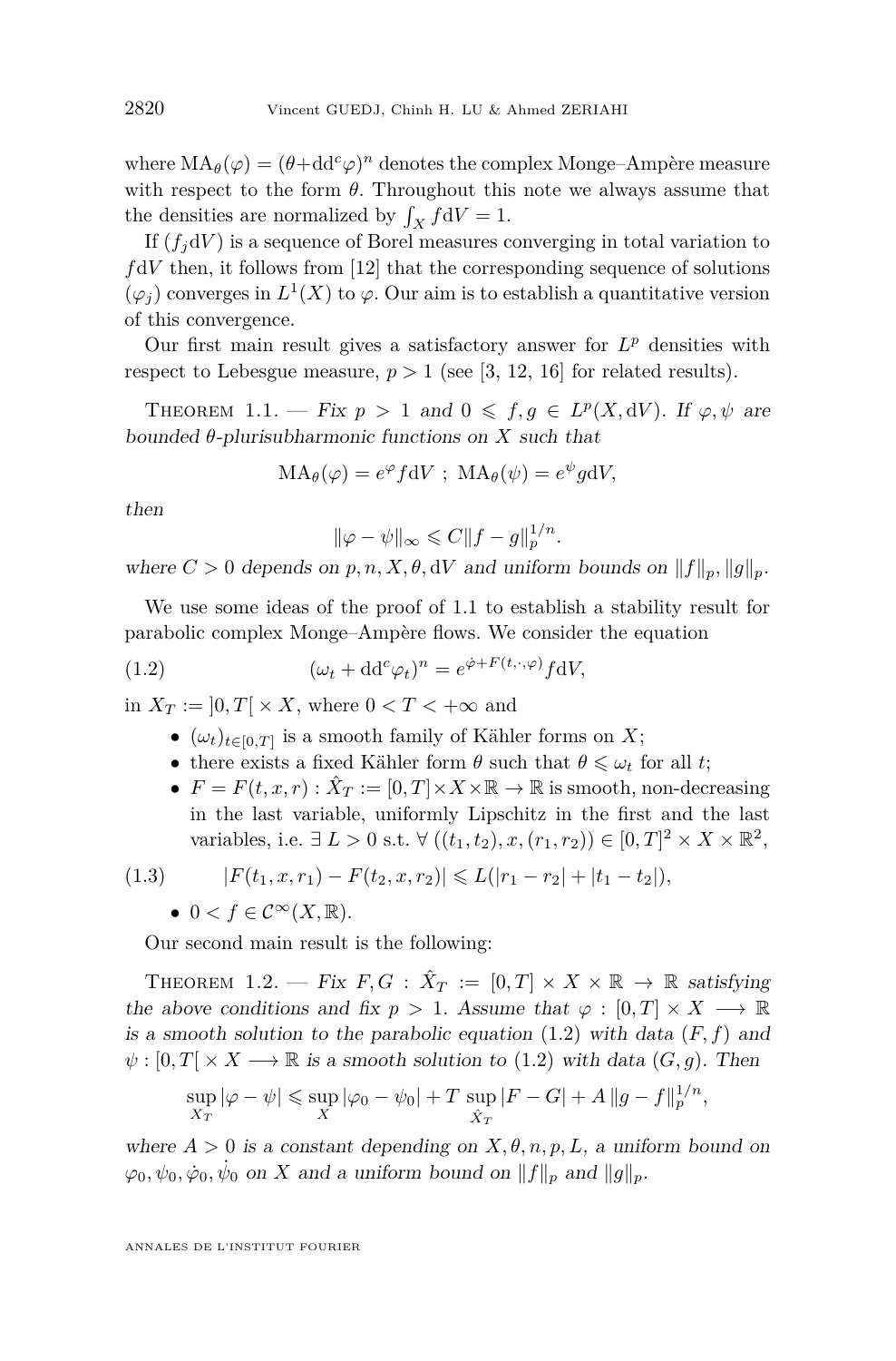**Dédicace.** C'est un plaisir de contribuer à ce volume en l'honneur de Jean-Pierre Demailly, dont nous apprécions l'exigence et la générosité. Ses notes de cours [\[7,](#page-18-4) [8\]](#page-18-5) ont fortement contribué au développement de la théorie du pluripotentiel en France, nous lui en sommes très reconnaissants.

**Acknowledgement.** We thank the referee for valuable comments which improve the presentation of the paper.

#### **2. Preliminaries**

#### **2.1. Elliptic complex Monge–Ampère equations**

Let  $(X, \theta)$  be a compact Kähler manifold of dimension *n*.

A function  $u: X \to \mathbb{R} \cup \{-\infty\}$  is called *quasi-plurisubharmonic* (quasipsh for short) on *X* if it can locally be written  $u = \rho + \varphi$ , where  $\varphi$  is a plurisubharmonic function and  $\rho$  is a smooth function.

A function *u* is called *θ*-plurisubharmonic (*θ*-psh for short) if it is quasipsh on *X* and  $\theta + dd^c u \geq 0$  in the weak sense of currents on *X*. The set of all  $\theta$ -psh functions on *X* is denoted by  $PSH(X, \theta)$ .

It follows from the seminal work of Bedford and Taylor [\[1,](#page-17-1) [2\]](#page-17-2) that the Monge–Ampère measure  $(\theta + dd^c u)^n =: MA_\theta(u)$  is well-defined when *u* is a bounded  $\theta$ -psh function, and it satisfies several continuity properties.

We refer the readers to [\[13\]](#page-18-1) for a detailed exposition of global pluripotential theory. In this note we will need the following comparison principle.

<span id="page-3-0"></span>PROPOSITION 2.1. — Assume that  $u, v \in \text{PSH}(X, \theta) \cap L^{\infty}(X)$  are such that  $e^{-u} \text{MA}_{\theta}(u) \geqslant e^{-v} \text{MA}_{\theta}(v)$  on *X*. Then  $u \leqslant v$  on *X*.

This result is well known (a proof can be found in [\[6,](#page-17-3) Lemma 2.5]). We shall also need the following version of the domination principle :

<span id="page-3-1"></span>PROPOSITION 2.2. — Fix a non-empty open subset  $D \subset X$  and let  $u, v$ be bounded  $\theta$ -psh functions on *X* such that for all  $\zeta \in \partial D$ ,

$$
\limsup_{D\ni z\to \zeta} (u-v)(z)\geqslant 0.
$$

If  $MA_{\theta}(u)(\{u < v\} \cap D) = 0$  then  $u \geq v$  in *D*.

Proof. — Adding a large constant to both *u* and *v*, we can assume that  $v \ge 0$ . For each  $\varepsilon > 0$  consider  $v_{\varepsilon} := (1 - \varepsilon)v$ . Then  $v_{\varepsilon} \in \text{PSH}(X, \theta)$  and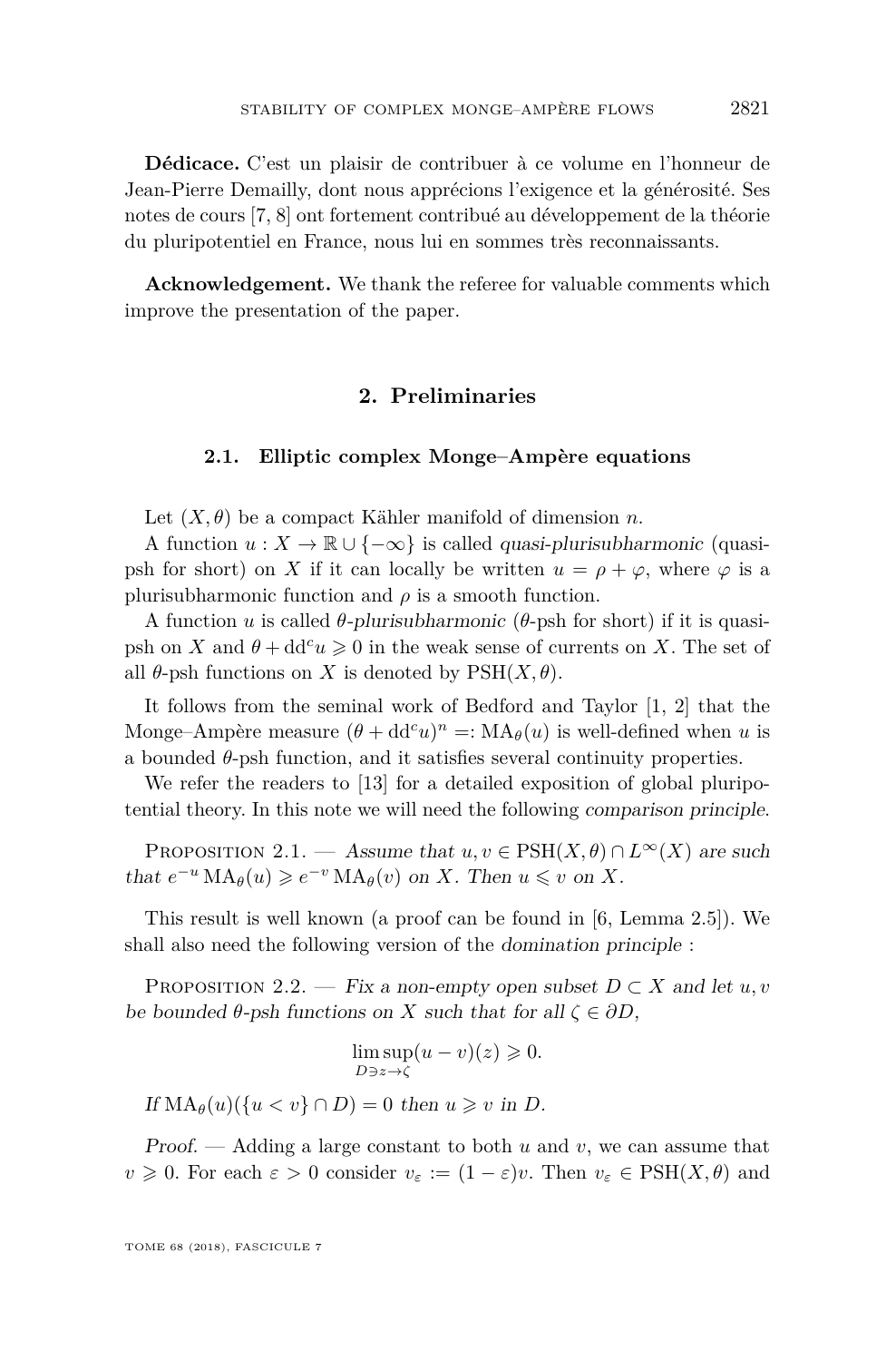$v_{\varepsilon} \leq v$ , hence lim sup<sub>*D* $\rightarrow$ *z*→*∂D*</sub>( $u(z) - v_{\varepsilon}(z)$ )  $\geq 0$ . The comparison principle (see [\[5\]](#page-17-4)) yields

$$
\int_{\{u
$$

Since  $\theta_{v_{\varepsilon}}^n \geqslant \varepsilon^n \theta^n$ , we deduce that  $u \geqslant v_{\varepsilon}$  almost everywhere (with respect to Lebesgue measure) in the open set *D*, hence everywhere in *D*. The result follows by letting  $\varepsilon \to 0$ .

#### **2.2. Complex Monge–Ampère flows**

We recall the following definition of (sub/super)solution which will be used in this note.

DEFINITION 2.3. — Let  $\varphi : [0, T] \times X \longrightarrow \mathbb{R}$  be a function satisfying:

- $\varphi$  is continuous in  $X_T := [0, T] \times X$ ,
- for any  $x \in X$ , the function  $\varphi(\cdot, x)$  is  $\mathcal{C}^1$  in  $[0, T]$  and  $\dot{\varphi} = \partial_t \varphi$  its partial derivative in *t* is continuous in  $[0, T] \times X$ ;
- for any  $t \in [0, T]$  the function  $\varphi_t$  is bounded and  $\omega_t$ -plurisubharmonic.

We say that the function  $\varphi$  is a

• solution to the equation [\(1.2\)](#page-2-1) with data  $(F, f)$  if for any  $t \in [0, T]$ ,

$$
(\omega_t + dd^c \varphi_t)^n = e^{\dot{\varphi}(t,\cdot) + F(t,\cdot,\varphi_t)} f dV.
$$

• subsolution to the equation [\(1.2\)](#page-2-1) with data  $(F, f)$  if for any  $t \in$  $]0,T[$ 

$$
(\omega_t + \mathrm{d} \mathrm{d}^c \varphi_t)^n \geqslant e^{\dot{\varphi}(t,\cdot) + F(t,\cdot,\varphi_t)} f \mathrm{d} V.
$$

• supersolution to [\(1.2\)](#page-2-1) with data  $(F, f)$  if for any  $t \in [0, T]$ ,

$$
(\omega_t + \mathrm{d} \mathrm{d}^c \varphi_t)^n \leqslant e^{\dot{\varphi}(t, \cdot) + F(t, \cdot, \varphi_t)} f \mathrm{d} V.
$$

All the above inequalities have to be understood in the weak sense of currents: the LHS is a well defined Borel measure since  $\varphi_t$  is a bounded  $\omega_t$ -psh function (see [\[1\]](#page-17-1)), while the RHS is a well defined measure which is absolutely continuous with respect to Lebesgue measure.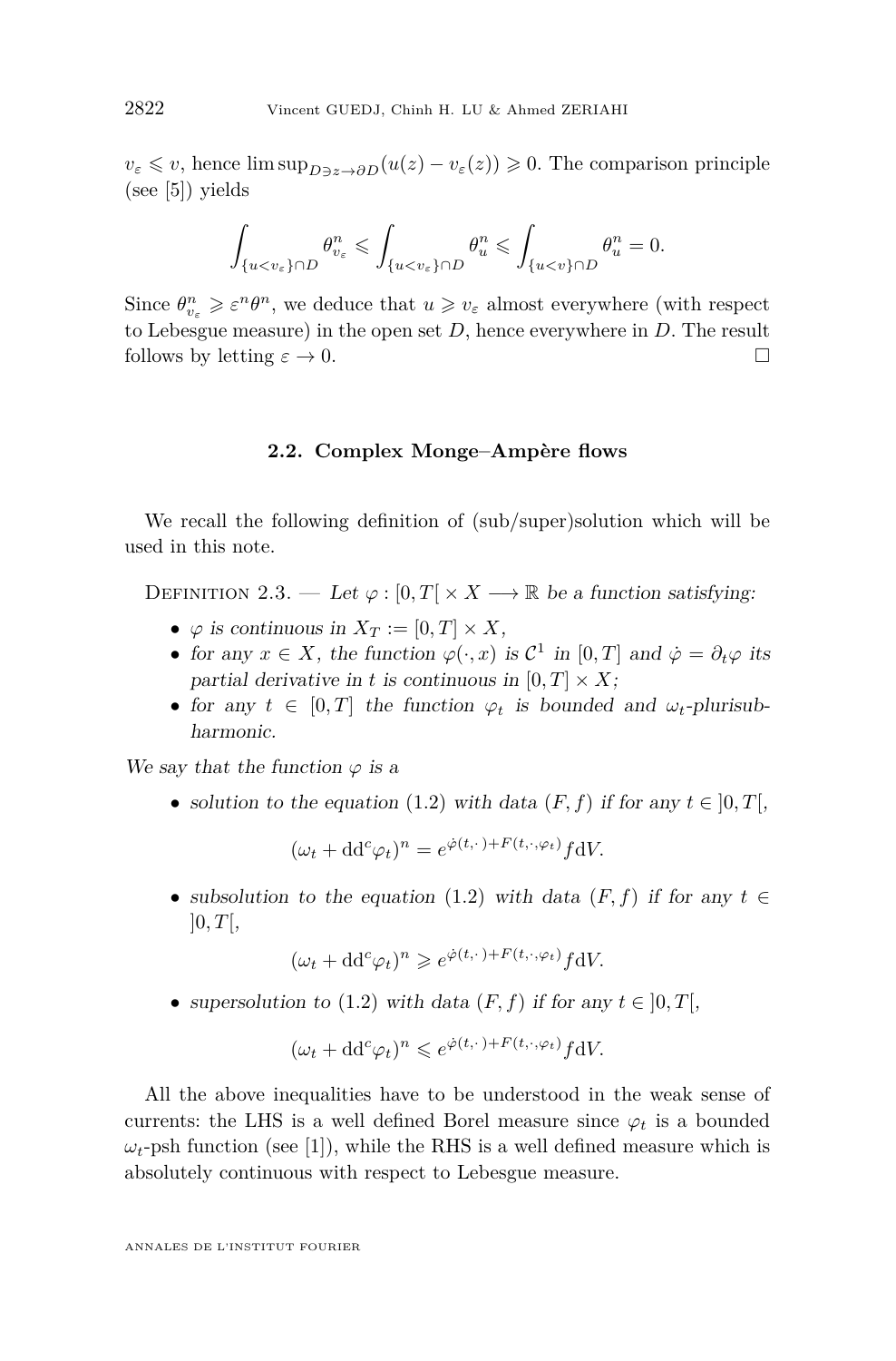#### **3. Stability in the elliptic case**

#### **3.1. A general semi-stability result**

Theorem [1.1](#page-2-0) is a consequence of the following more general result which generalizes stability results where the right-hand side does not depend on the unknown function (see [\[9,](#page-18-6) [16\]](#page-18-3)).

<span id="page-5-0"></span>THEOREM 3.1. — Fix  $p > 1$ . Assume that  $0 \leq f, g \in L^p(X, dV)$  and  $\varphi, \psi$  are bounded  $\theta$ -plurisubharmonic functions on *X* such that

 $MA_{\theta}(\varphi) \geq e^{\varphi} f dV$  and  $MA_{\theta}(\psi) \leq e^{\psi} g dV$ .

Then there is a constant  $C > 0$  depending on  $p, n, X, \theta$  and a uniform bound on  $\log ||f||_p$  and  $\log ||g||_p$  such that

$$
\varphi \leqslant \psi + (C + 2{\rm osc}_X \varphi + 2{\rm osc}_X \psi) \exp\Big(\frac{{\rm osc}_X \varphi}{n}\Big) \| (g - f)_+\|_p^{1/n}.
$$

Proof. — We use a perturbation argument inspired by an idea of Kołodziej [\[14\]](#page-18-7) (see also [\[17,](#page-18-8) proof of Theorem 3.11]) who considered the local case.

For simplicity we normalize  $\theta$  and d*V* so that  $\int_X dV = Vol(\theta) = 1$ , and we denote by  $||f||_p$  the  $L^p$ -norm of  $f$  with respect to the volume form  $dV$ . We assume that  $||f||_p$ ,  $||g||_p$  are uniformly bounded away from zero and infinity (i.e.  $\log ||f||_p$ ,  $\log ||g||_p$  are uniformly bounded).

If  $||(g-f)_{+}||_p = 0$  then *g* ≤ *f* almost everywhere in *X*. In this case, *ϕ* is a subsolution and  $\psi$  is a supersolution to the same complex Monge–Ampère equation. Then the comparison principle (Proposition [2.1\)](#page-3-0) yields  $\varphi \leq \psi$  in *X*, which proves the result.

We assume in the sequel that  $\|(g-f)_+\|_p > 0$ . Integrating the inequality  $MA_{\theta}(\varphi) \geq e^{\varphi} f dV$ , we see that

$$
\inf_{X} \varphi \leqslant -\log\left(\int_{X} f \mathrm{d}V\right) = 0
$$

hence  $\sup_X \varphi \leqslant \operatorname{osc}_X \varphi$ . Similarly  $\sup_X \psi \geqslant 0$ , hence  $-\inf_X \psi \leqslant \operatorname{osc}_X \psi$ . Set  $\varepsilon := e^{\sup_X \varphi/n} \|(g - f)_+\|_p^{1/n}$ . If  $\varepsilon \geqslant 1/2$  then

$$
\sup_{X} (\varphi - \psi) \leq \sup_{X} \varphi - \inf_{X} \psi
$$
  

$$
\leq 2 \left( \sup_{X} \varphi - \inf_{X} \psi \right) \exp \left( \frac{\sup_{X} \varphi}{n} \right) ||(g - f)_{+}||_{p}^{1/n},
$$

as desired.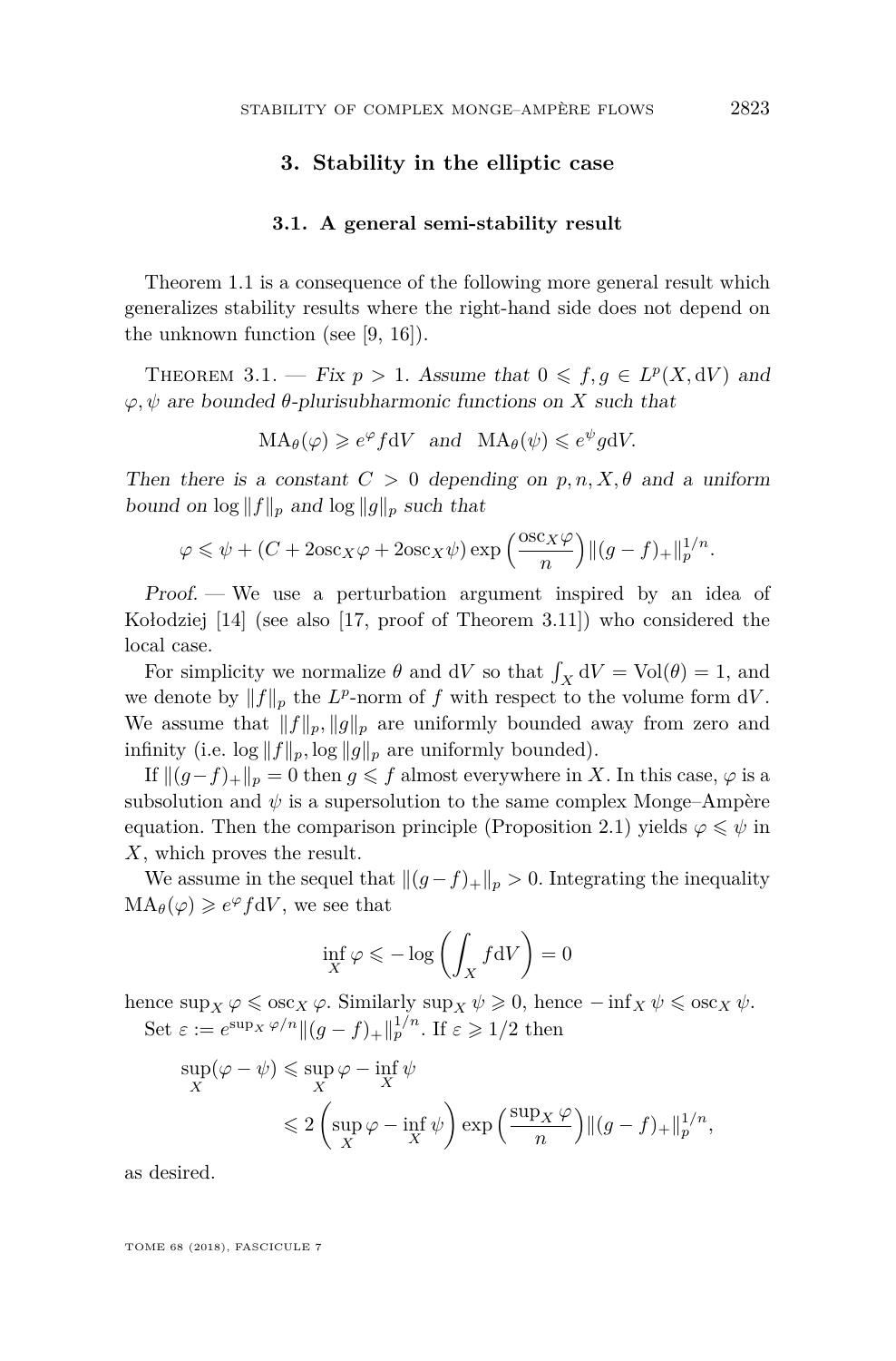So we can assume that  $\varepsilon < 1/2$ . Hölder inequality yields

$$
\int_X \frac{(g-f)_+}{\|(g-f)_+\|_p} \mathrm{d}V \leqslant 1.
$$

It follows from [\[15\]](#page-18-9) that there exists a bounded *θ*-psh function *ρ* such that

$$
MA_{\theta}(\rho) = hdV := \left( a + \frac{(g - f)_+}{\|(g - f)_+\|_p} \right) dV, \sup_X \rho = 0,
$$

where  $a \geqslant 0$  is a normalization constant to insure that  $\int_X h \, dV = \int_X dV$ . Since  $||h||_p \leq 2$  the uniform estimate of Kołodziej [\[15\]](#page-18-9) guarantees that

$$
-C_1\leqslant \rho \leqslant 0,
$$

where  $C_1$  only depends on  $p, \theta, n$ .

Observe that one can use here soft techniques and avoid the use of Yau's Theorem (see [\[10,](#page-18-10) [13\]](#page-18-1)). Consider now

$$
\varphi_{\varepsilon} := (1 - \varepsilon)\varphi + \varepsilon\rho - C_2\varepsilon + n\log(1 - \varepsilon),
$$

where  $C_2$  is a positive constant to be specified hereafter, and  $\varepsilon < 1/2$ is defined as above. Then  $\varphi_{\varepsilon}$  is a bounded  $\theta$ -psh function, and a direct computation shows that

$$
MA_{\theta}(\varphi_{\varepsilon}) \geq (1 - \varepsilon)^{n} MA_{\theta}(\varphi) + \varepsilon^{n} MA_{\theta}(\rho)
$$
  

$$
\geq e^{\varphi + n \log(1 - \varepsilon)} f dV + e^{\varphi} (g - f)_{+} dV.
$$

We choose  $C_2 = -\inf_X \varphi$  so  $\rho - \varphi \leq C_2$  and  $\varphi_\varepsilon \leq \varphi + n \log(1 - \varepsilon) \leq \varphi$ . Thus

$$
MA_{\theta}(\varphi_{\varepsilon}) \geqslant e^{\varphi_{\varepsilon}}(f + (g - f)_{+})dV \geqslant e^{\varphi_{\varepsilon}}g dV.
$$

In other words,  $\varphi_{\varepsilon}$  is a subsolution and  $\psi$  is a supersolution to the equation  $MA_{\theta}(\phi) = e^{\phi} g dV$ . The comparison principle (Proposition [2.1\)](#page-3-0) insures that  $\varphi_{\varepsilon} \leqslant \psi$ , hence

$$
\varphi - \psi = \varphi_{\varepsilon} - \psi + \varepsilon (\varphi - \rho) + C_2 \varepsilon - n \log(1 - \varepsilon)
$$
  
\$\leqslant (C\_1 - \inf\_X \varphi + \sup\_X \varphi + 2n)\varepsilon\$  
= (C\_1 + \log\_X \varphi + 2n) \exp\left(\frac{\sup\_X \varphi}{n}\right) ||(g - f)\_+||\_p^{1/n}\$.

Since  $C_1$  only depends on  $p, \theta, n$ , the result follows.

$$
\Box
$$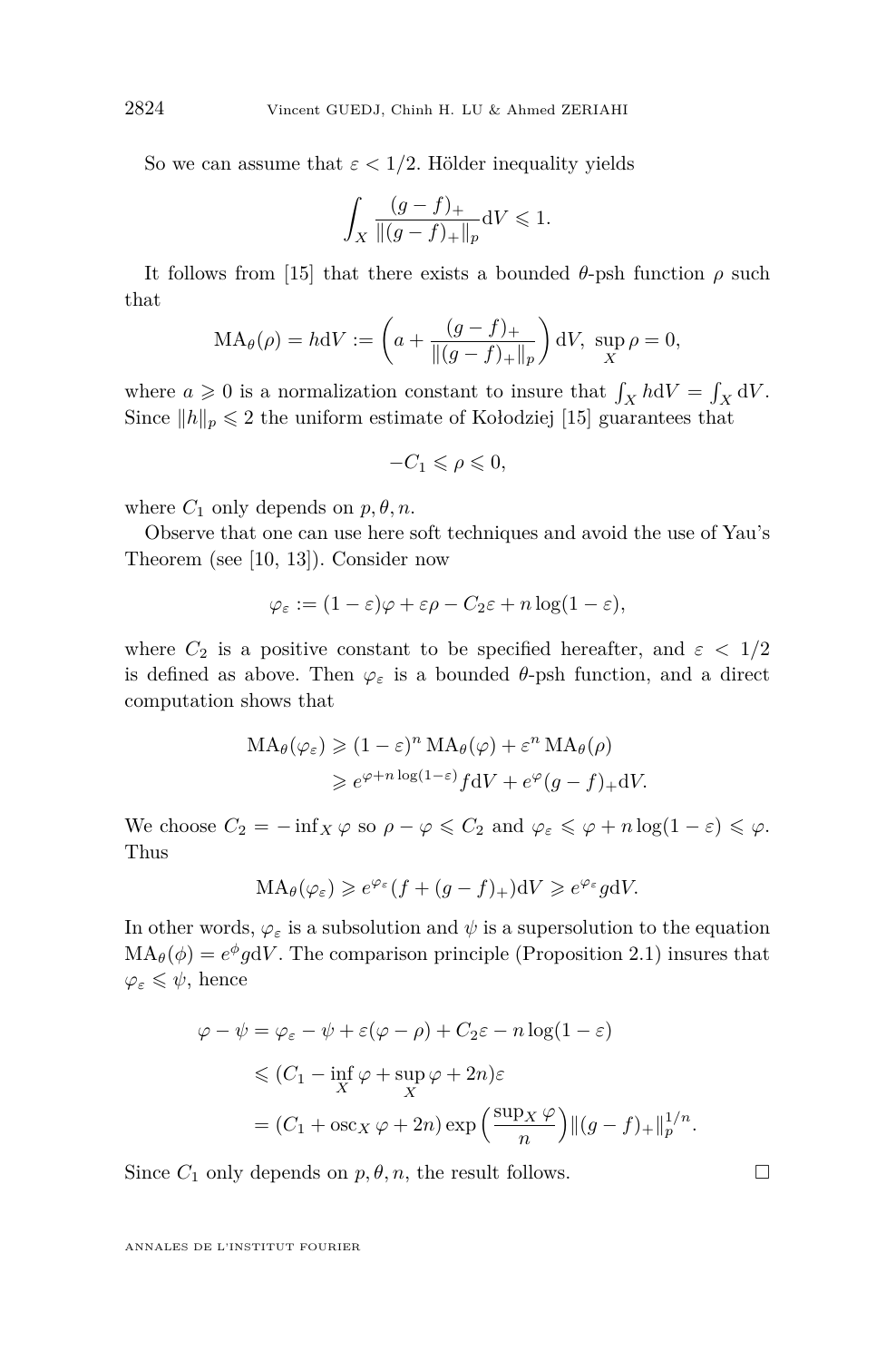#### **3.2. The proof of Theorem [1.1](#page-2-0)**

Without loss of generality we normalize  $f, g$  and  $\theta$  so that  $\int_X f dV =$  $\int_X g dV = \int_X \theta^n = \int_X dV$ . Let  $\phi$  be the unique bounded  $\theta$ -plurisubharmonic function on X normalized by  $\sup_X \phi = 0$  such that  $MA_{\theta}(\phi) =$ *f*d*V* . The existence of *φ* follows from Kołodziej's celebrated work [\[15\]](#page-18-9) and moreover,  $-C \le \phi \le 0$ , where *C* is a uniform constant depending on  $X, \theta, p, \|f\|_p$ . Then  $\phi$  is a subsolution while  $\phi + C$  is a supersolution to the Monge–Ampère equation

$$
MA_{\theta}(u) = e^u f dV.
$$

It thus follows from the comparison principle (Proposition [2.1\)](#page-3-0) that

$$
\phi \leqslant \varphi \leqslant \phi + C.
$$

We thus obtain a uniform bound for  $\varphi$ . The same arguments give a uniform bound for  $\psi$  as well. [1.1](#page-2-0) follows therefore from Theorem [3.1.](#page-5-0)

Remark 3.2. — In [1.1,](#page-2-0) one can replace the  $L^p$ -norm of  $f - g$  by the *L*<sup>1</sup>-norm, at the cost of decreasing the exponent  $1/n$  to  $1/(n + \varepsilon)$  ( $\varepsilon > 0$ arbitrarily small).

Namely under the assumptions of [1.1,](#page-2-0) for any  $\varepsilon > 0$ , there exists a constant  $C > 0$  which depends on  $p, n, X, \theta, \varepsilon$  and a uniform bound on  $||f||_p$  and  $||g||_p$  such that

$$
\|\varphi - \psi\|_{\infty} \leq C \|f - g\|_1^{1/(n+\varepsilon)}.
$$

Indeed repeating the proof with an exponent  $1 < r < p$  close to 1, we get a bound in terms of  $||f-g||_r^{1/n}$ . Then observe that if we write  $r = (1-t)+tp$ , by Hölder-interpolation inequality applied to  $h := |f - g| \in L^p(X)$ , we have

$$
\int_X h^r \mathrm{d}V \leqslant \left(\int_X h \mathrm{d}V\right)^{1-t} \left(\int_X h^p\right)^t,
$$

which implies that

$$
||h||_r \le ||h||_1^{(1-t)/r} ||h||_p^{tp/r}.
$$

Since  $t = (r - 1)/(p - 1)$  and  $1 - t = (p - r)/(p - 1)$ , we see that the exponent  $(1-t)/r = (p-r)/r(p-1)$  is arbitrary close to 1 as  $r \to 1$ .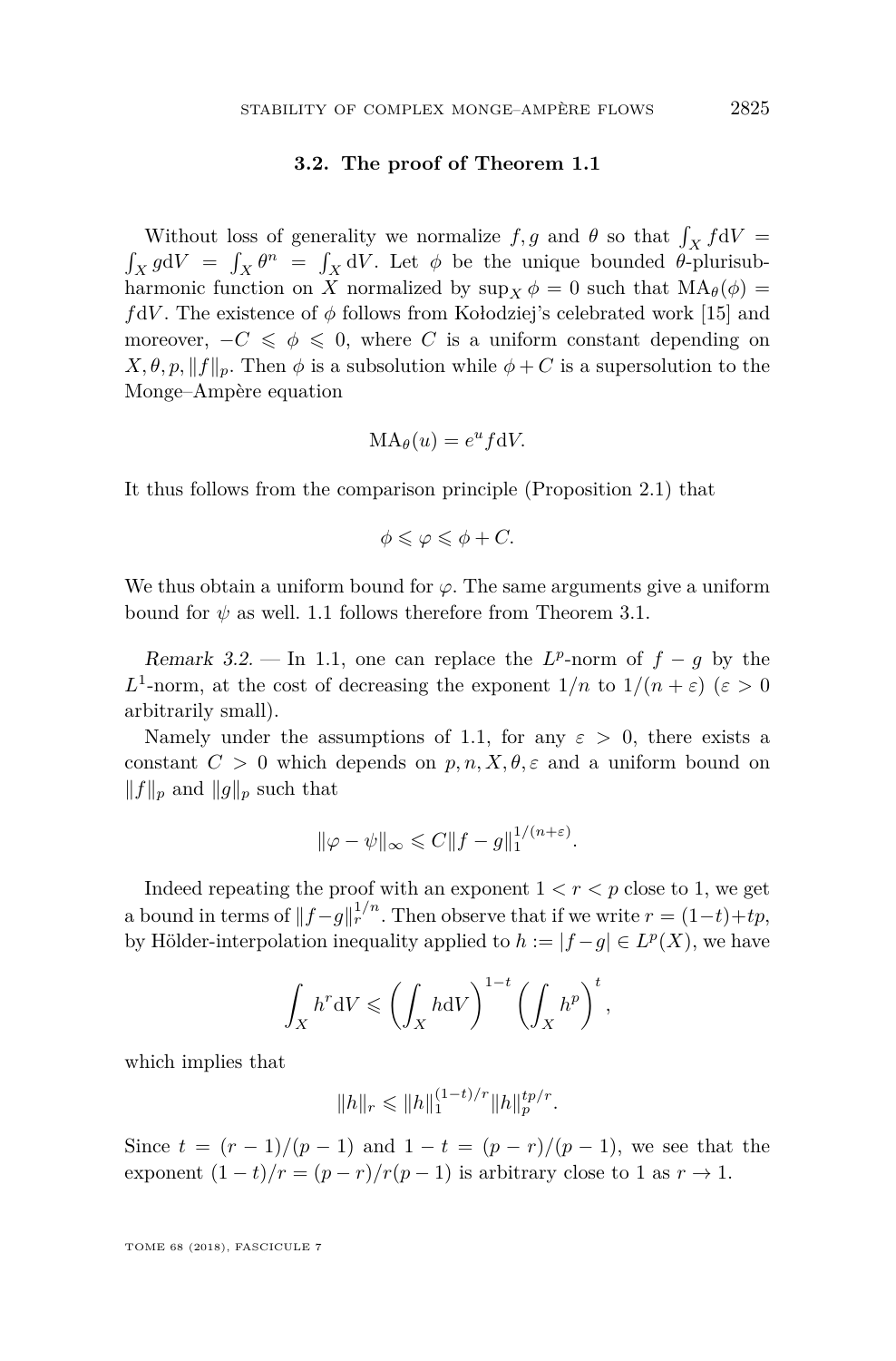#### **4. Stability in the parabolic case**

#### **4.1. A parabolic comparison principle**

We establish in this section a maximum principle which is classical when the data are smooth. It has been obtained for continuous data in [\[11\]](#page-18-11), we propose here a different approach which applies to our present setting:

<span id="page-8-0"></span>THEOREM  $4.1.$  — Fix  $\varphi : [0, T] \times X \longrightarrow \mathbb{R}$  a subsolution,  $\psi : [0, T] \times$  $X \longrightarrow \mathbb{R}$  a supersolution to the parabolic equation [\(1.2\)](#page-2-1), where  $0 \leq f \in$  $L^p(X)$  with  $p > 1$ . Then

$$
\sup_{X_T} (\varphi - \psi) \leq \sup_X (\varphi_0 - \psi_0)_+.
$$

Recall that  $(\varphi_0 - \psi_0)_+ := \sup{\{\varphi_0 - \psi_0, 0\}}$ .

Proof. — Fix  $T' < T$ ,  $0 < \varepsilon$ . We first assume that  $M_0 := \sup_X (\varphi_0 \psi_0$ )  $\leq 0$  and we are going prove that  $\varphi \leq \psi + 2\varepsilon t$  in  $X_T$ .

Consider  $w(t, x) := \varphi(t, x) - \psi(t, x) - 2\varepsilon t$ . This function is upper semicontinuous on the compact space  $[0, T'] \times X$ . Hence *w* attains a maximum at some point  $(t_0, x_0) \in [0, T'] \times X$ . We claim that  $w(t_0, x_0) \leq 0$ . Assume by contradiction that  $w(t_0, x_0) > 0$ , in particular  $t_0 > 0$ , and set

$$
K := \{ x \in X; w(t_0, x) = w(t_0, x_0) \}.
$$

The classical maximum principle insures that for all  $x \in K$ ,

$$
\partial_t \varphi(t_0, x) \geq \partial_t \psi(t_0, x) + 2\varepsilon.
$$

By continuity of the partial derivatives in  $(t, x)$ , we can find an open neighborhood *D* of *K* such that for all  $x \in D$ 

$$
\partial_t \varphi(t_0, x) > \partial_t \psi(t_0, x) + \varepsilon.
$$

Set  $u := \varphi(t_0, \cdot)$  and  $v := \psi(t_0, \cdot)$ . Since  $\varphi$  is a subsolution and  $\psi$  is a supersolution to [\(1.2\)](#page-2-1) we infer

$$
(\omega_{t_0} + dd^c u)^n \geqslant e^{F(t_0, x, u(x)) - F(t_0, x, v(x)) + \varepsilon} (\omega_{t_0} + dd^c v)^n,
$$

in the weak sense of measures in *D*. Recall that

- *u* and *v* are continuous on *D*,
- *F* is non-decreasing in *r*,
- $u(x) > v(x) + \varepsilon t_0$  for any  $x \in K$ .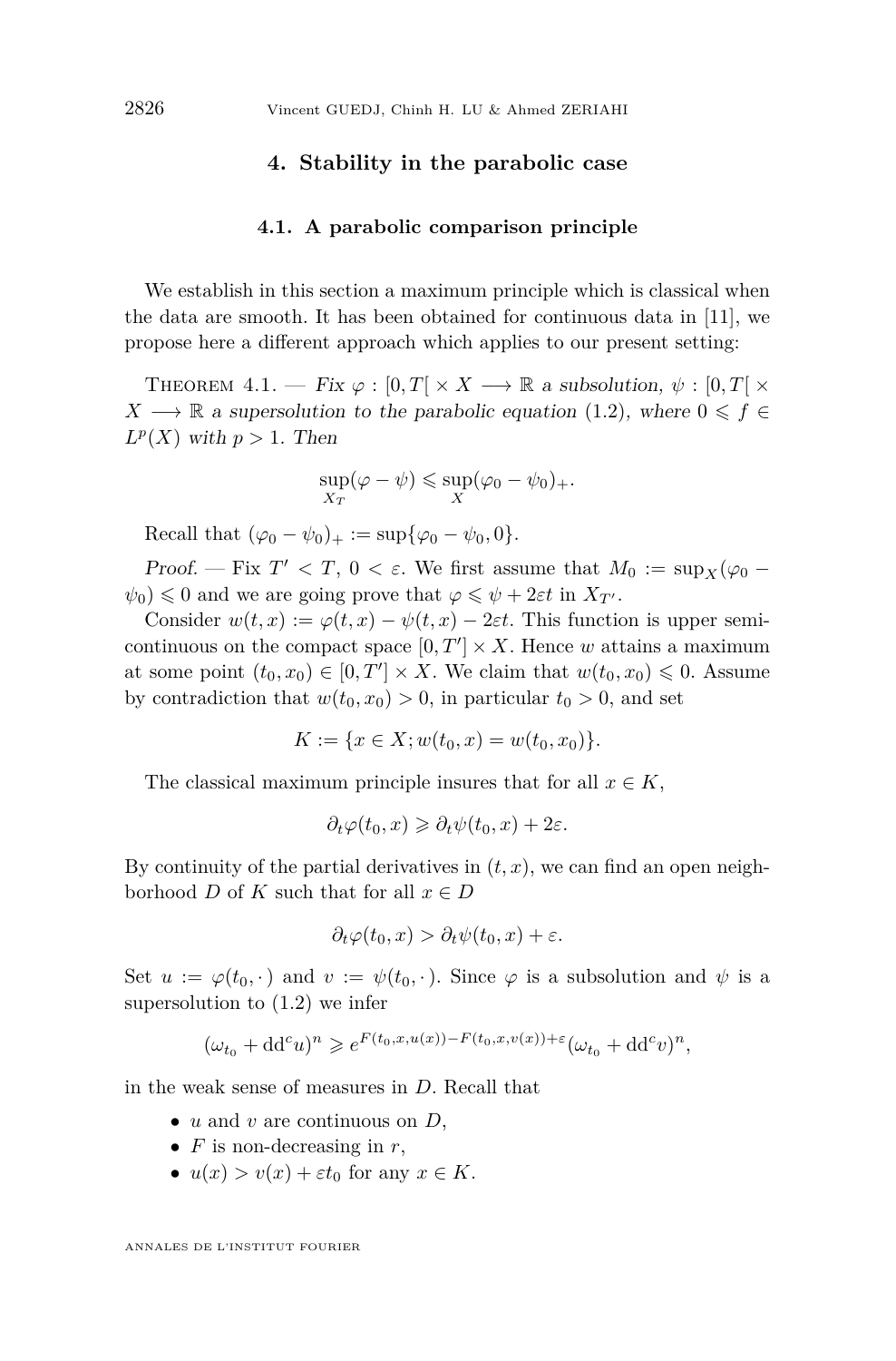Shrinking *D* if necessary, we can assume that the latter inequality is true in *D*. We thus get

$$
(\omega_{t_0} + dd^c u)^n \geqslant e^{\varepsilon} (\omega_{t_0} + dd^c v)^n.
$$

From this we see in particular that  $D \neq X$ , hence  $\partial D \neq \emptyset$ .

Consider now  $\tilde{u} := u + \min_{\partial D} (v - u)$ . Since  $v \geq \tilde{u}$  on  $\partial D$ , Proposition [2.2](#page-3-1) yields

$$
\int_{\{v < \tilde{u}\} \cap D} e^{\varepsilon} (\omega_{t_0} + \mathrm{d} \mathrm{d}^c v)^n \leq \int_{\{v < \tilde{u}\} \cap D} (\omega_{t_0} + \mathrm{d} \mathrm{d}^c u)^n
$$
\n
$$
\leq \int_{\{v < \tilde{u}\} \cap D} (\omega_{t_0} + \mathrm{d} \mathrm{d}^c v)^n.
$$

It then follows that  $\tilde{u} \leq v$ , almost everywhere in *D* with respect to the measure  $(\omega_{t_0} + dd^c v)^n$ , hence everywhere in *D* by the domination principle (see Proposition [2.2\)](#page-3-1). In particular for all  $x \in D$ ,

(4.1) 
$$
u(x) - v(x) + \min_{\partial D} (v - u) = \tilde{u}(x) - v(x) \leq 0,
$$

Since  $K \cap \partial D = \emptyset$ , we infer  $w(t_0, x) < w(t_0, x_0)$ , for all  $x \in \partial D$ , i.e.

<span id="page-9-0"></span>
$$
u(x) - v(x) < u(x_0) - v(x_0) \text{ for all } x \in \partial D,
$$

contradicting [\(4.1\)](#page-9-0). Altogether this shows that  $t_0 = 0$ , thus  $\varphi \leq \psi + 2\varepsilon t$  in *X*<sub>*T*</sub><sup>*l*</sup>. Letting  $\varepsilon \to 0$  and  $T' \to T$  we obtain that  $\varphi \leqslant \psi$  in *X*<sub>*T*</sub>.

We finally get rid of the assumption  $\varphi_0 \leq \psi_0$ . If  $M_0 := \sup_X (\varphi_0 - \psi_0) > 0$ then  $\varphi$ −*M*<sub>0</sub> is a subsolution of the same equation since *F* is non decreasing in the last variable. Hence  $\varphi - M_0 \leq \psi$  in  $X_T$ . This proves the required inequality.  $\Box$ 

Remark 4.2. — We note for later works that the above proof only requires  $t \mapsto \varphi(t, \cdot), \psi(t, \cdot)$  to be  $\mathcal{C}^1$  in  $]0, T[ \times X$ . This should be useful in analyzing the smoothing properties of complex Monge–Ampère flows at time zero.

#### **4.2. A parabolic semi-stability theorem**

We now establish a technical comparison principle which is a key step in the proof of [1.2.](#page-2-2) The proof of this result does not require the smoothness assumption on  $F, G, f, g$ . We assume in this subsection that

- $F, G: \hat{X}_T := [0, T] \times X \times \mathbb{R} \to \mathbb{R}$  are continuous;
- *F, G* are non decreasing in the last variable;
- $F, G$  satisfy condition [\(1.3\)](#page-2-3) with the same constant  $L > 0$ .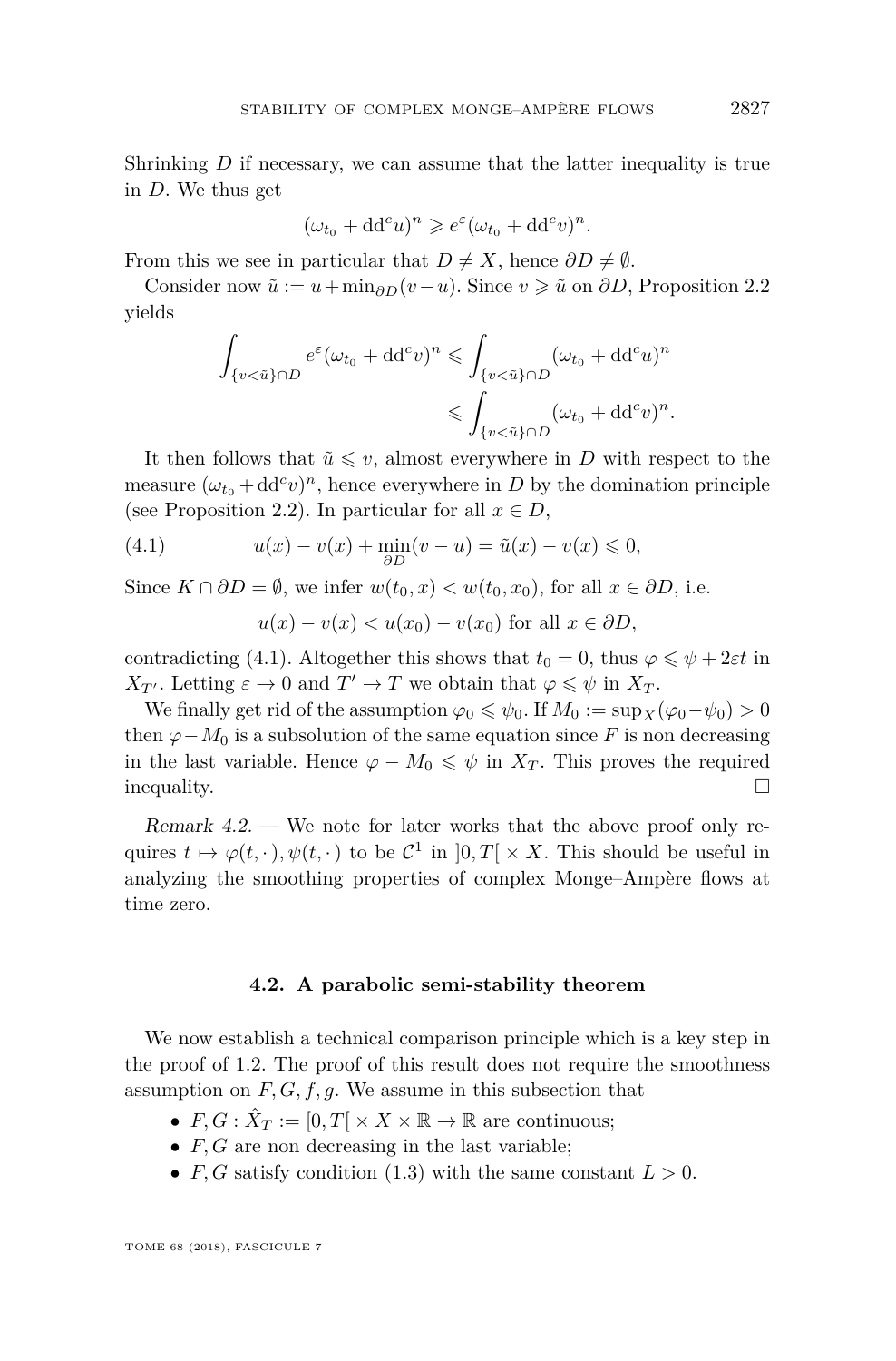•  $0 \leqslant f, g \in L^p(X)$  with  $p > 1$ .

THEOREM 4.3. — Assume that  $\varphi : [0, T] \times X \longrightarrow \mathbb{R}$  is a subsolution to the parabolic equation [\(1.2\)](#page-2-1) with data  $(F, f)$  and  $\psi : [0, T] \times X \longrightarrow \mathbb{R}$  is a supersolution to the parabolic equation  $(1.2)$  with data  $(G, q)$ . Then

$$
\sup_{X_T} (\varphi - \psi) \le \sup_X (\varphi_0 - \psi_0)_+ + T \sup_{\hat{X}_T} (G - F)_+ + A \, \|(g - f)_+\|_p^{1/n},
$$

where  $A > 0$  depends on  $X, \theta, n, p$  and a uniform bound on  $\dot{\varphi}, \varphi, \psi$ , and  $\sup_{X_T} G(t, x, \sup_{X_T} \varphi).$ 

Remark 4.4. — In the second term of the estimate above one can replace  $\sup_{\hat{X}_T} (G - F)_+$  by

$$
\sup_{[0,T[\times X \times I]} (G - F)_+,
$$

where  $I = [\inf_{X_T} \varphi, \sup_{X_T} \varphi]$  is a compact interval in  $\mathbb{R}$ .

*Proof.* — We first assume that  $||(g - f)_{+}||_{p} > 0$ . Since  $\int_{X} dV = \int_{X} \theta^{n} =$ 1, it follows from [\[15\]](#page-18-9) that there exists  $\rho \in \text{PSH}(X, \theta) \cap C^0(X)$  such that

(4.2) 
$$
(\theta + dd^c \rho)^n = \left( a + \frac{(g - f)_+}{\|(g - f)_+\|_p} \right) dV
$$

normalized by  $\max_X \rho = 0$ , where  $a \geq 0$  is a normalizing constant given by

<span id="page-10-2"></span><span id="page-10-1"></span>
$$
a := 1 - \frac{\|(g - f)_+\|_1}{\|(g - f)_+\|_p} \in [0, 1].
$$

We moreover have a uniform bound on  $\rho$  which only depends on the  $L^p$ norm of the density of  $(\theta + dd^c \rho)^n$  which is here bounded from above by 2,

(4.3) 
$$
\|\rho\|_{\infty} \leq C_0(a+1) \leq 2C_0,
$$

where  $C_0 > 0$  is a uniform constant depending only on  $(X, \theta, p)$ .

Fix  $B, M > 0$ . For  $0 < \delta < 1$  and  $(t, x) \in X_T$  we set

$$
\varphi_{\delta}(t,x) := (1-\delta)\varphi(t,x) + \delta\rho + n\log(1-\delta) - B\delta t - Mt.
$$

The plan is to choose  $B, M > 0$  in such a way that  $\varphi_{\delta}$  be a subsolution for the parabolic equation  $(1.2)$  with data  $(G, g)$ . The conclusion will then follow from the comparison principle (Theorem [4.1\)](#page-8-0).

Observe that for  $t \in [0, T]$  fixed,  $\varphi_{\delta}(t, \cdot)$  is  $\omega_t$ -plurisubharmonic in X and

$$
(\omega_t + dd^c \varphi_\delta(t,\cdot))^n \geq (1-\delta)^n (\omega_t + dd^c \varphi_t)^n + \delta^n (\theta + dd^c \rho)^n.
$$

Using that  $\varphi$  is a subsolution to [\(1.2\)](#page-2-1) with density *f*, we infer

<span id="page-10-0"></span>
$$
(4.4)\ (\omega_t + dd^c\varphi_\delta(t,\cdot))^n \geq e^{\dot{\varphi} + F(t,\cdot,\varphi) + n\log(1-\delta)} f dV + \delta^n \frac{(g-f)_+}{\|(g-f)_+\|_p} dV.
$$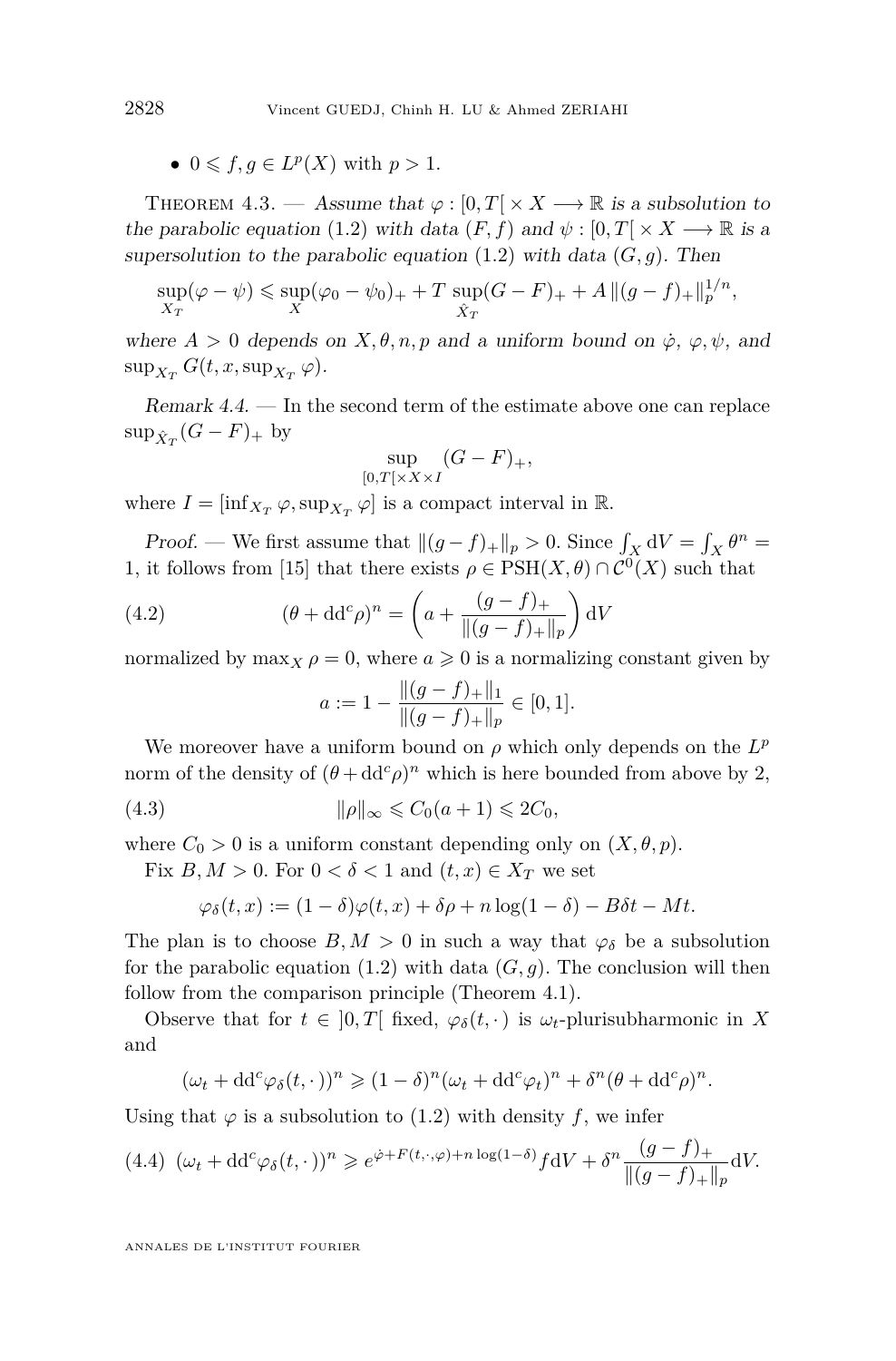Set  $m_0 := \inf_{X_T} \varphi$ ,  $m_1 := \inf_{X_T} \varphi$  and choose  $M := \sup_{\hat{X}_T} (G - F)_+$ . Noting that  $\varphi \geq \varphi_{\delta} + \delta \varphi$  and recalling that *G* is non decreasing in the last variable, we obtain

$$
\dot{\varphi}(t,x) + F(t,x,\varphi(t,x)) + n \log(1 - \delta)
$$
  
\n
$$
\geq \dot{\varphi}_{\delta}(t,x) + \delta \dot{\varphi}(t,x) + G(t,x,\varphi(t,x)) - M + n \log(1 - \delta) + B\delta + M
$$
  
\n
$$
\geq \dot{\varphi}_{\delta}(t,x) + \delta \dot{\varphi}(t,x) + G(t,x,\varphi_{\delta}(t,x) + \delta \varphi(t,x)) + n \log(1 - \delta) + B\delta
$$
  
\n
$$
\geq \dot{\varphi}_{\delta}(t,x) + \delta m_1 + G(t,x,\varphi_{\delta}(t,x) + \delta m_0) + n \log(1 - \delta) + B\delta.
$$

The Lipschitz condition [\(1.3\)](#page-2-3) yields

$$
\dot{\varphi}(t,x) + F(t,x,\varphi(t,x)) + n \log(1-\delta)
$$
  
\$\geq \dot{\varphi}\_{\delta}(t,x) + G(t,x,\varphi\_{\delta}(t,x)) + B\delta - L\delta m\_0 + \delta m\_1 + n \log(1-\delta).

Using the elementary inequality  $\log(1-\delta) \geq -2(\log 2)\delta$  for  $0 < \delta \leq 1/2$ , it follows that for  $0 < \delta \leq 1/2$ ,

$$
B\delta - L\delta m_0 + \delta m_1 + n\log(1 - \delta) \geqslant (B - Lm_0 + m_1 - 2n\log 2)\delta.
$$

We now choose  $B := Lm_0 - m_1 + 2n \log 2$  so that

$$
\dot{\varphi}(t,x) + F(t,x,\varphi(t,x)) + n \log(1-\delta) \geq \dot{\varphi}_{\delta}(t,x) + G(t,x,\varphi_{\delta}(t,x)),
$$

which, together with [\(4.4\)](#page-10-0), yields

<span id="page-11-0"></span>
$$
(4.5) \quad (\omega_t + dd^c \varphi_\delta(t, \cdot))^n \geq e^{\dot{\varphi}_\delta(t, \cdot) + G(t, \cdot, \varphi_\delta(t, \cdot))} f \, dV + \delta^n \frac{(g - f)_+}{\|(g - f)_+\|_p}.
$$

On the other hand, if we set

$$
M_1 := \sup_{X_T} \dot{\varphi}, \ M_0 := \sup_{X_T} \varphi \text{ and } N := \sup_{X_T} G(t, x, M_0),
$$

then the properties of *G* insure

$$
\dot{\varphi}_{\delta}(t,x) + G(t,x,\varphi_{\delta}(t,x))
$$
  
\n
$$
\leq (1 - \delta) \sup_{X_T} \dot{\varphi} + \sup_{X_T} G(t,x,(1 - \delta)\varphi(t,x))
$$
  
\n
$$
\leq (1 - \delta)M_1 + \sup_{X_T} G(t,x,(1 - \delta)M_0)
$$
  
\n
$$
\leq (1 - \delta)M_1 + M_0L\delta + N \leq N + \max\{LM_0, M_1\}
$$

Using [\(4.5\)](#page-11-0) we conclude that for  $0 < \delta < 1/2$ ,

<span id="page-11-1"></span>
$$
(4.6) \quad (\omega_t + dd^c \varphi_\delta(t, \cdot))^n
$$
  
\$\ge e^{\dot{\varphi}\_\delta(t, \cdot) + G(t, \cdot, \varphi\_\delta(t, \cdot))} \left( f + \delta^n e^{-M\_2} \frac{(g - f)\_+}{\|(g - f)\_+\|\_p} \right) dV\$

where  $M_2 := N + \max\{LM_0, M_1\}.$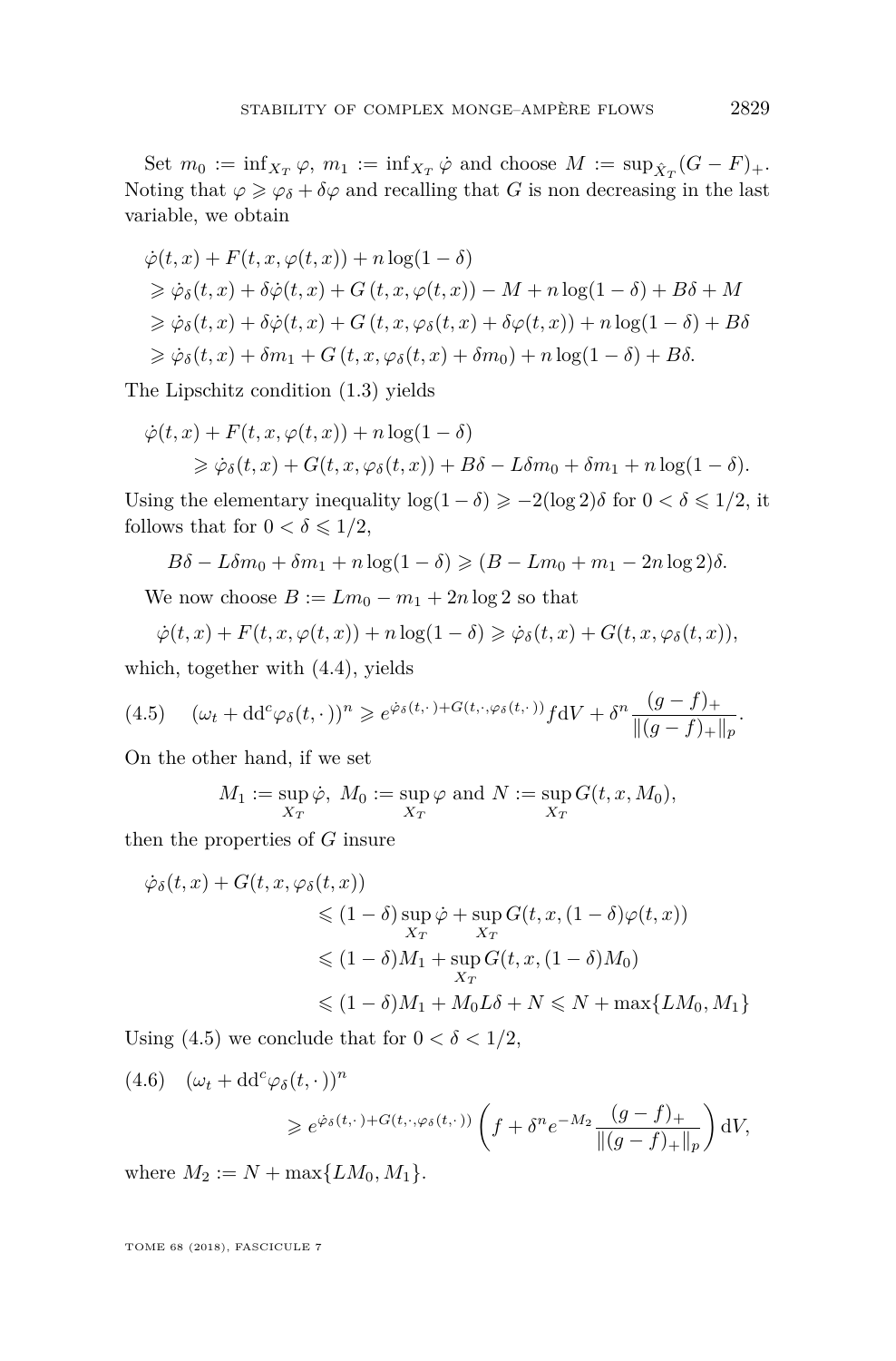To conclude that  $\varphi_{\delta}$  is a subsolution, we finally set

(4.7) 
$$
\delta := ||(g - f)_+||_p^{1/n} e^{M_2/n}.
$$

Assume first that  $\|(g - f)_+\|_p \leq 2^{-n}e^{-M_2}$  so that  $\delta \leq 1/2$ . It follows from  $(4.6)$  that

<span id="page-12-0"></span>
$$
(\omega_t + dd^c \varphi_\delta(t, \cdot))^n \geq e^{\dot{\varphi}_\delta(t, \cdot) + G(t, x, \varphi_\delta(t, \cdot))} (f + (g - f)_+) dV
$$
  

$$
\geq e^{\dot{\varphi}_\delta(t, \cdot) + G(t, x, \varphi_\delta(t, \cdot))} g dV,
$$

hence  $\varphi_{\delta}$  is a subsolution to [\(1.2\)](#page-2-1) for the data  $(G, g)$  in *D*. The comparison principle (Theorem [4.1\)](#page-8-0) insures that for all  $(t, x) \in X_T$ ,

$$
\varphi_{\delta}(t,x)-\psi(t,x)\leqslant \max_X(\varphi_{\delta}(0,\cdot)-\psi(0,\cdot)_+).
$$

Taking into account the estimates [\(4.3\)](#page-10-1) and [\(4.7\)](#page-12-0), we get

$$
\varphi(t,x) - \psi(t,x) \le \max_X (\varphi(0,\cdot) - \psi(0,\cdot)_+ + TM + A_1 ||(g-f)_+||_p^{1/n},
$$

where

$$
A_1 := (M_0 + 2C_0 + 2n \log 2 + BT)e^{M_2/n}
$$

When  $||(g - f)_{+}||_{p} > 2^{-n}e^{-M_2}$ , we can choose a constant  $A_2 > 0$  so that  $\varphi(t, x) - \psi(t, x) \le \max_{X} (\varphi_0 - \psi_0)_+ + A_2 2^{-n} e^{-M_2}.$ 

·

We eventually take  $A = \max\{A_1, A_2\}.$ 

Assume finally that  $||(g - f)_{+}||_{p} = 0$  which means that  $g \leq f$  almost everywhere in  $X$ . In this case we solve the equation  $(4.2)$  with the right hand side equal to d*V* and repeat the same arguments with an arbitrary  $\delta > 0$ . The conclusion follows by letting  $\delta \to 0$ .

#### **4.3. Proof of Theorem [1.2](#page-2-2)**

The proof of Theorem [1.2](#page-2-2) goes by symmetrizing the roles of  $\varphi$  and  $\psi$ , and establishing uniform bounds on  $\varphi, \psi, \dot{\varphi}, \dot{\psi}$  depending on uniform bounds for  $\varphi_0, \dot{\varphi_0}, \psi_0, \dot{\psi_0} \text{ and } ||f||_p, ||g||_p.$ 

#### 4.3.1. Bounds on *ϕ*

By assumption, we can fix *a, A >* 0 such that

$$
a\theta \leq \omega_t \leq A\theta, \ \forall \ (t, x) \in X_T.
$$

Let  $\rho$  be the unique bounded normalized  $\theta$ -psh function sup<sub>*X*</sub>  $\rho = 0$  such that  $MA_{\theta}(\rho) = C_0 f dV$ , where  $C_0 > 0$  is a uniform normalization constant.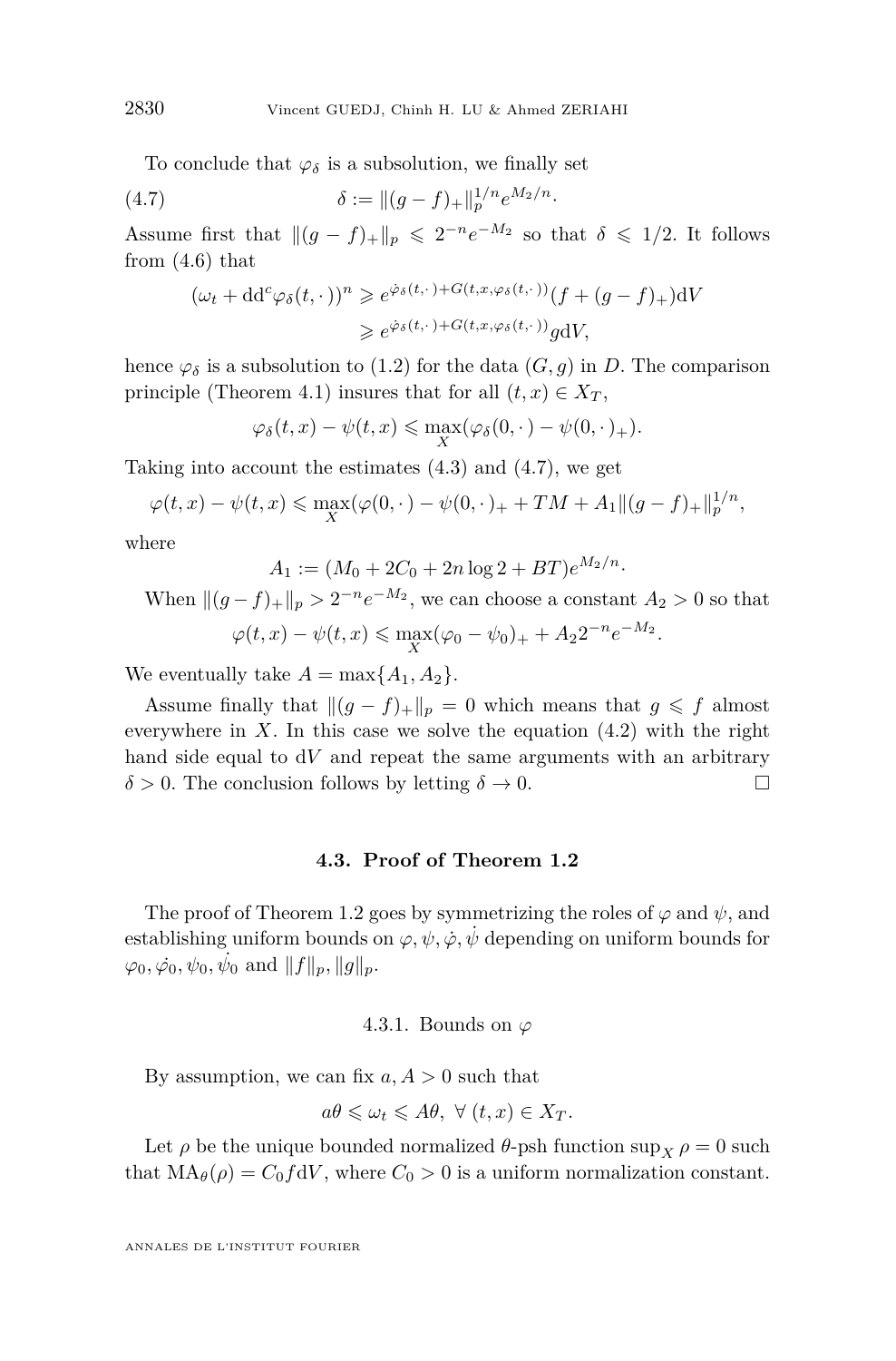Then  $\rho$  is bounded by a constant depending only on the  $L^p$  norm of  $f$  and on  $\theta$ , *p*. We set

$$
C_1 := \sup_X (a\rho - \varphi_0) \text{ and } C_2 := \sup_X (\varphi_0 - A\rho).
$$

We next introduce the following uniform constants

$$
C_3 := \sup_{(t,x)\in[0,T]\times X} F(t,x,\varphi_0(t,x)) \text{ and } C_4 := \inf_{(t,x)\in[0,T]\times X} F(t,x,\varphi_0(t,x)).
$$

A direct computation shows that the function defined on  $X_T$  by

$$
u(t, x) := a\rho - C_1 - \max(C_3 - n\log a - \log C_0, 0)t
$$

is a subsolution to the parabolic equation  $(1.2)$  with data  $(f, F)$ . Indeed, for fixed  $t \in [0, T]$ , the Monge–Ampère measure of  $u_t$  can be estimated as

$$
(\omega_t + dd^c u_t)^n \geq a^n (\theta + dd^c \rho)^n = a^n C_0 f dV.
$$

Since *F* is non-decreasing in the last variable and  $\varphi_0 \geq u_t$  we obtain  $C_3 \geq$  $F(t, x, \varphi_0) \geqslant F(t, x, u_t)$ . Thus

$$
e^{\dot{u}_t + F(t, \cdot, u_t)} f \, dV \leqslant e^{-\max(C_3 - n \log a - \log C_0, 0) + C_3} f \, dV
$$
  

$$
\leqslant a^n C_0 f \, dV \leqslant (\omega_t + \mathrm{d} d^c u_t)^n.
$$

A similar computation shows that the function defined on *X<sup>T</sup>* by

<span id="page-13-0"></span>
$$
v(t, x) := A\rho + C_2 + \max(-C_4 + n\log A + \log C_0, 0)t
$$

is a supersolution to the parabolic equation

(4.8) 
$$
(A\theta + dd^c v_t)^n = e^{\dot{v}_t + F(t, x, v_t)} f dV.
$$

Since  $A\theta \geq \omega_t$  we see that  $\varphi_t$  is a subsolution to the equation [\(4.8\)](#page-13-0). The parabolic comparison principle (Theorem [4.1\)](#page-8-0) therefore yields

$$
u\leqslant \varphi \leqslant v.,
$$

in  $X_T$ .

#### 4.3.2. Bounds on  $\dot{\varphi}$

We now provide a uniform bound on  $\dot{\varphi}_t$ , assuming all data are smooth. We only outline the proof since the arguments are classical. The previous subsection has provided a uniform bound

$$
-B_0 \leqslant \varphi(t, x) \leqslant B_0, \ \forall \ (t, x) \in [0, T[ \times X.
$$

Since  $\omega_t$  is smooth in *t* and  $\omega_t$  is uniformly Kähler we can fix a positive constant  $B_1$  such that

$$
-B_1\omega_t \leq \dot{\omega}_t \leq B_1\omega_t.
$$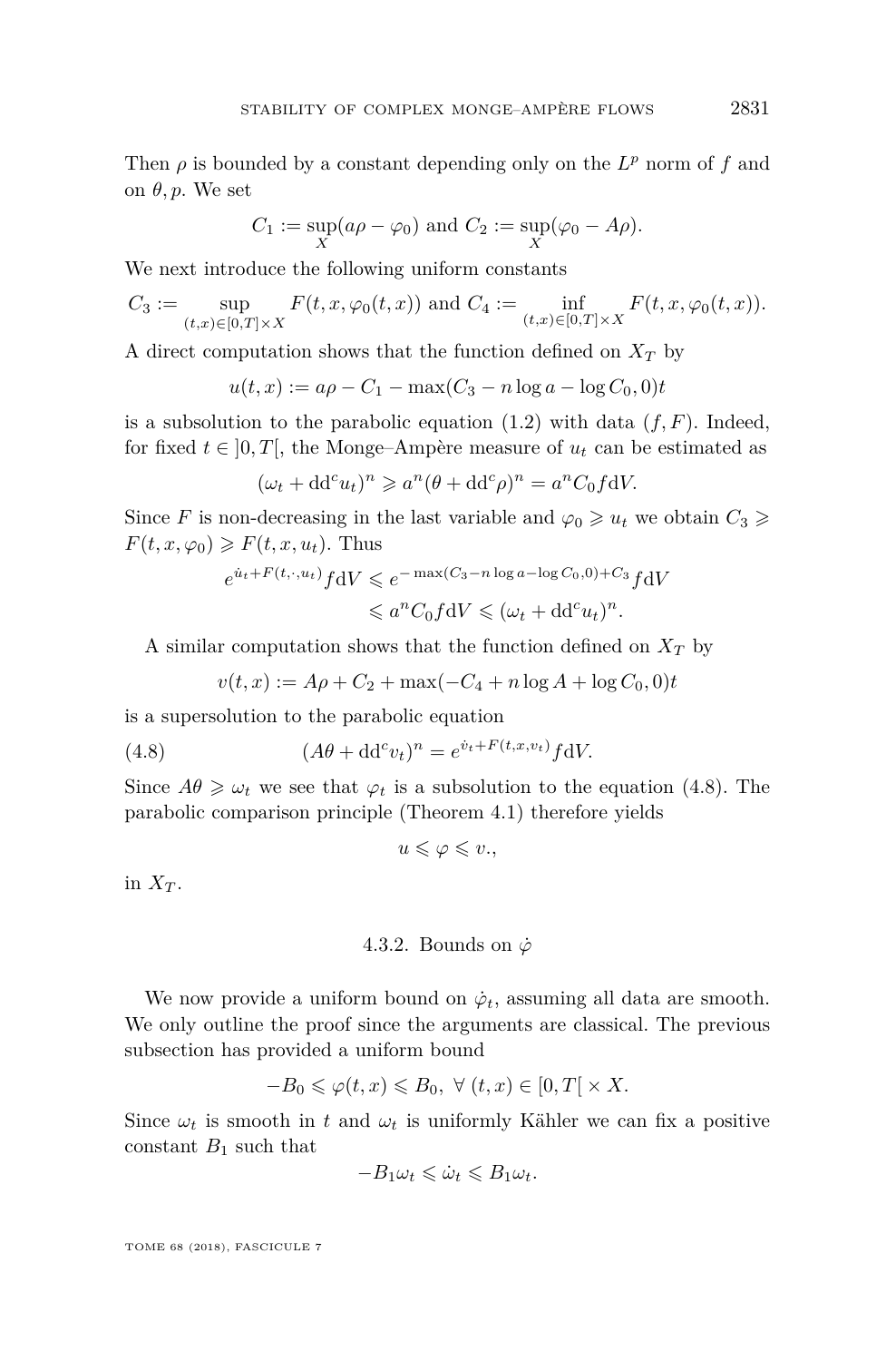Up to enlarging  $B_1$  we can further assume that

$$
-B_1 \leq \partial_r F(t, x, r) \leq B_1, \ \forall \ (t, x, r) \in [0, T[ \times X \times [-B_0, B_0].
$$

Set

$$
\Delta_t(h) = \Delta_{\omega_t + \mathrm{dd}^c \varphi_t}(h) = n \frac{\mathrm{dd}^c h \wedge (\omega_t + \mathrm{dd}^c \varphi_t)^{n-1}}{(\omega_t + \mathrm{dd}^c \varphi_t)^n},
$$

and

$$
\mathrm{Tr}_t(\eta) := n \frac{\eta \wedge (\omega_t + \mathrm{d} \mathrm{d}^c \varphi_t)^{n-1}}{(\omega_t + \mathrm{d} \mathrm{d}^c \varphi_t)^n}.
$$

A straightforward computation yields

$$
\begin{aligned} \n\ddot{\varphi}_t &= \Delta_t(\dot{\varphi}_t) + \text{Tr}_t(\dot{\omega}_t) - \partial_t F(t, x, \varphi_t) - \dot{\varphi}_t \partial_r F(t, x, \varphi_t) \\ \n&\leq \Delta_t(\dot{\varphi}_t) - B_1 \Delta_t(\varphi_t) + C - \dot{\varphi}_t \partial_r F(t, x, \varphi_t), \n\end{aligned}
$$

using that  $\varphi_t$ , hence  $\partial_t F(t, x, \varphi_t)$ , is uniformly bounded on  $X_T$ , and that

$$
\mathrm{Tr}_t(\dot{\omega_t}) \leq B_1 \mathrm{Tr}_t(\omega_t) = B_1 n - B_1 \Delta_t(\varphi_t).
$$

Consider

$$
H(t, x) := \dot{\varphi}_t(x) - B_1 \varphi_t(x) - (C + 1)t.
$$

It follows from the above computation that

$$
\left(\frac{\partial}{\partial t} - \Delta_t\right) H \leqslant -1 - [B_1 + \partial_r F(t, x, \varphi_t)] \dot{\varphi}_t.
$$

If *H* reaches its maximum at time zero, then

$$
H \leqslant \sup_X \dot{\varphi_0} - B_1 \inf_X \varphi_0,
$$

hence  $\dot{\varphi}_t \leq C(T, B_0, B_1) + \sup_X \dot{\varphi}_0$ . If *H* reaches its maximum at  $(t_0, x_0)$ with  $t_0 > 0$ , we obtain at  $(t_0, x_0)$ ,

$$
0 \leqslant \left(\frac{\partial}{\partial t} - \Delta_t\right) H \leqslant -1 - [B_1 + \partial_r F(t, x, \varphi_t)] \dot{\varphi}_t,
$$

hence  $\dot{\varphi}_t(t_0, x_0) \leq 0$  since  $[B_1 + \partial_r F(t, x, \varphi_t)] \geq 0$ . Therefore

$$
H_{max} = H(t_0, x_0) \leqslant -B_1 \inf_X \varphi_{t_0} \leqslant B_0 B_1,
$$

and we obtain an appropriate bound from above for  $\dot{\varphi}_t$ .

The proof for the lower bound goes along similar lines, considering  $G =$  $\dot{\varphi}_t(x) + B_1 \varphi_t(x) + (C' + 1)t.$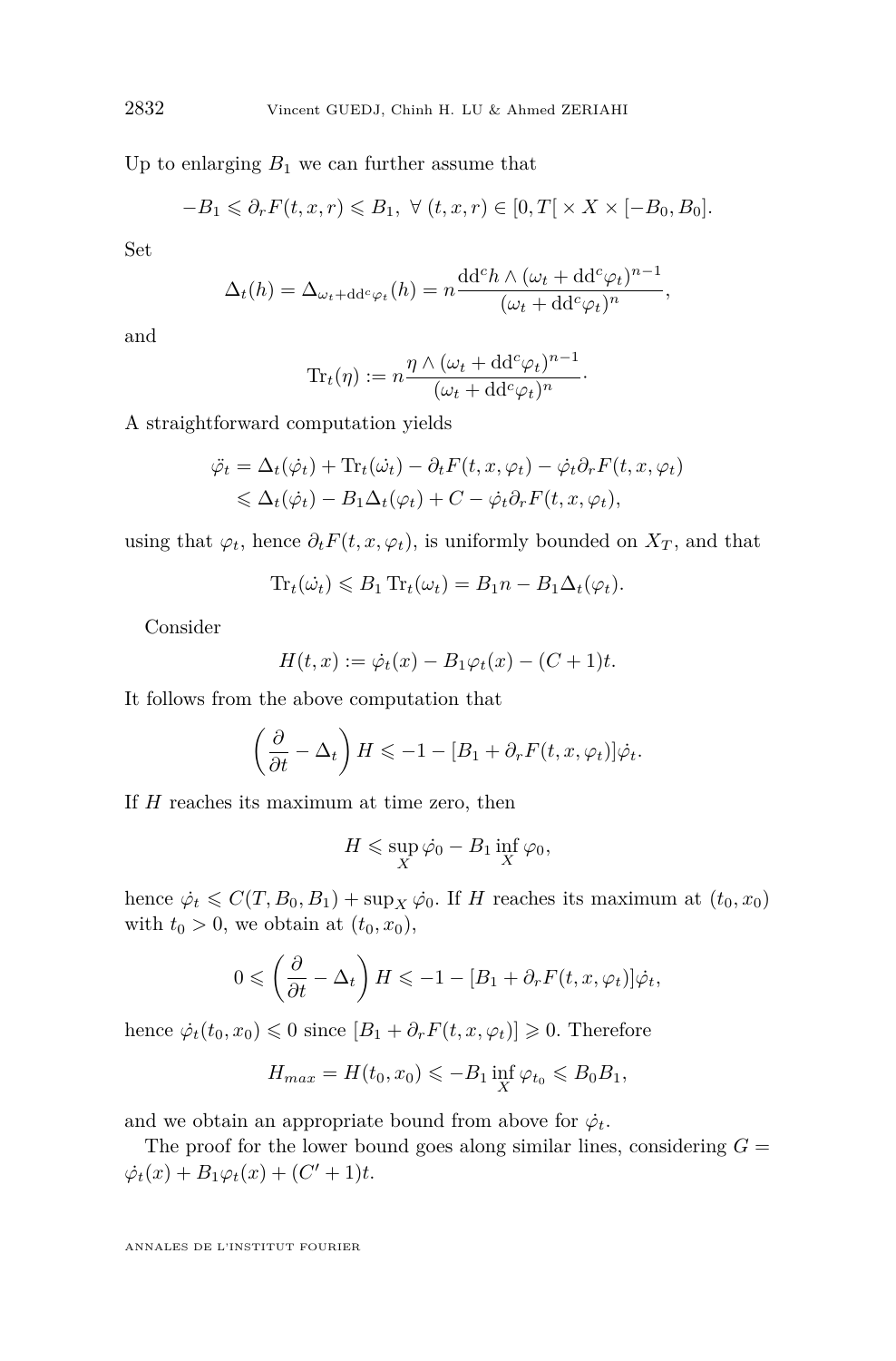#### **5. Concluding remarks**

#### **5.1. Varying the reference forms**

It is certainly interesting to study the stability properties when the reference forms  $\theta$ ,  $\omega_t$  are varying. For simplicty we address this issue here only in the elliptic case.

THEOREM 5.1. — Fix  $\theta, \omega$  Kähler forms. Fix  $p > 1$  and  $0 \leq f, g \in$ *L*<sup>*p*</sup>(*X*, d*V*). If *ϕ* (resp. *ψ*) is a bounded *θ*-plurisubharmonic (resp. *ω*-plurisubharmonic) function on *X* such that

$$
MA_{\theta}(\varphi) = e^{\varphi} f dV \text{ and } MA_{\omega}(\psi) = e^{\psi} g dV,
$$

then

$$
\|\varphi - \psi\|_{\infty} \leq C \left\{ \|f - g\|_p^{1/n} + d(\omega, \theta) \right\},\
$$

where  $C > 0$  depends on  $p, n, X, \omega, dV$  and uniform bounds on  $||f||_p, ||g||_p$ .

We use here the following distance on positive forms,

$$
d(\omega,\theta) := \inf\{t > 0 \; ; \; e^{-t}\omega \leq \theta \leq e^t\omega\}.
$$

Proof. — Set

$$
c = \inf\{t > 0 \; ; \; (1-t)\omega \leqslant \theta \leqslant (1+t)\omega\}.
$$

Adjusting the constant we can assume that  $c \leq 1/2$  and  $c \simeq d(\omega, \theta)$ . Now

$$
\psi_c := (1 - c)\psi + n\log(1 - c) + c\inf_X \psi
$$

is a *θ*-psh function whose Monge–Ampère measure can be estimated as

$$
MA_{\theta}(\psi_c) \geq (1-c)^n e^{\psi} g dV \geq e^{\psi_c} g dV.
$$

It thus follows from Theorem [3.1](#page-5-0) that

$$
\psi_c \leqslant \varphi + C \|f - g\|_p^{1/n},
$$

for a uniform constant *C*. Note that the uniform norm of  $\psi_c$  is uniformly controlled by  $\|\psi\|$  because  $c \leq 1/2$ . From this and the definition of  $\psi_c$  we obtain

$$
\psi \leqslant \varphi + C'(\|f - g\|_p^n + c),
$$

where  $C'$  is a uniform constant. Exchanging the roles of  $\varphi$  and  $\psi$  yields the conclusion.  $\Box$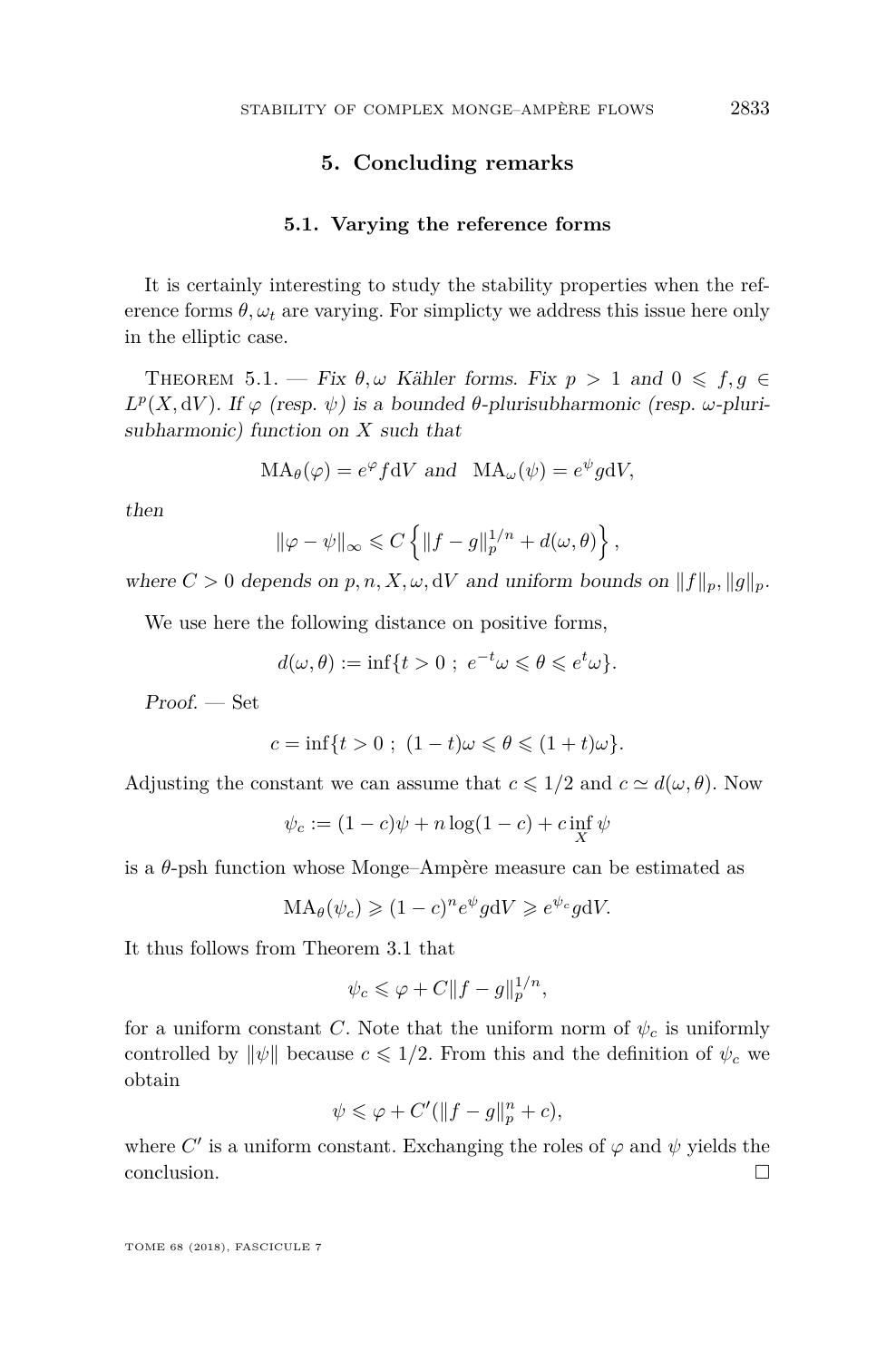#### **5.2. Big classes**

The ideas we have developed so far can also be applied to the more general setting of cohomology classes that are merely big rather than Kähler. We briefly explain the set up for the elliptic stability.

We assume that  $\theta$  is a smooth form representing a big cohomology class. A  $\theta$ -psh function  $\varphi$  is no longer bounded on X, but it can have minimal singularities. The function

$$
V_{\theta} = \sup\{u \in \text{PSH}(X,\theta) ; u \leq 0\}
$$

is an example of  $\theta$ -psh with minimal singularities. Any other  $\theta$ -psh function  $\varphi$  with minimal singularities satisfies  $\|\varphi - V_\theta\|_{L^\infty(X)} < +\infty$ .

The pluripotential theory in big cohomology classes has been developed in [\[4\]](#page-17-5). In short, the Bedford–Taylor theory can be developed, replacing *X* by the ample locus of  $\theta$ , a Zariski open subset in which  $V_{\theta}$  is locally bounded.

The a priori estimate of Kołodziej can be extended, as well as [1.1.](#page-2-0) It suffices indeed to establish the following:

THEOREM 5.2. — Fix  $p > 1$  and assume that  $0 \leq f, g \in L^p(X, dV)$ , and  $\varphi, \psi$  are  $\theta$ -psh functions on *X* with minimal singularities such that

$$
MA_{\theta}(\varphi) \geq e^{\varphi} f dV
$$
;  $MA_{\theta}(\psi) \leq e^{\psi} g dV$ .

Then there is a constant  $C > 0$  depending on  $p, n, X, \theta$  such that

$$
\varphi \leq \psi + \left( C + 2 \sup_{X} |V_{\theta} - \varphi| + 2 \sup_{X} \max(V_{\theta} - \psi, 0) \right) \exp\left( \frac{\sup_{X} \varphi}{n} \right) ||f - g||_{p}^{1/n}.
$$

Proof. — Set  $\varepsilon := e^{\sup x \varphi/n} ||f - g||_p^{1/n}$ . If  $\varepsilon \geq 1/2$  then

$$
\sup_{X}(\varphi - \psi) \leq \left(\sup_{X} |\varphi - V_{\theta}| + \sup_{X} \max(V_{\theta} - \psi, 0)\right)
$$
  

$$
\leq 2 \left(\sup_{X} |\varphi - V_{\theta}| + \sup_{X} \max(V_{\theta} - \psi, 0)\right) \exp\left(\frac{\sup_{X} \varphi}{n}\right) ||f - g||_{p}^{1/n},
$$

as desired. So we can assume that  $\varepsilon < 1/2$ . Hölder inequality yields

$$
\int_X \frac{|f-g|}{\|f-g\|_p} \mathrm{d}V \leq 1.
$$

Let  $\rho$  be the unique  $\theta$ -psh function with minimal singularities such that

$$
MA_{\theta}(\rho) = hdV := \left(a + \frac{|f - g|}{\|f - g\|_{p}}\right)dV, \sup_{X} \rho = 0,
$$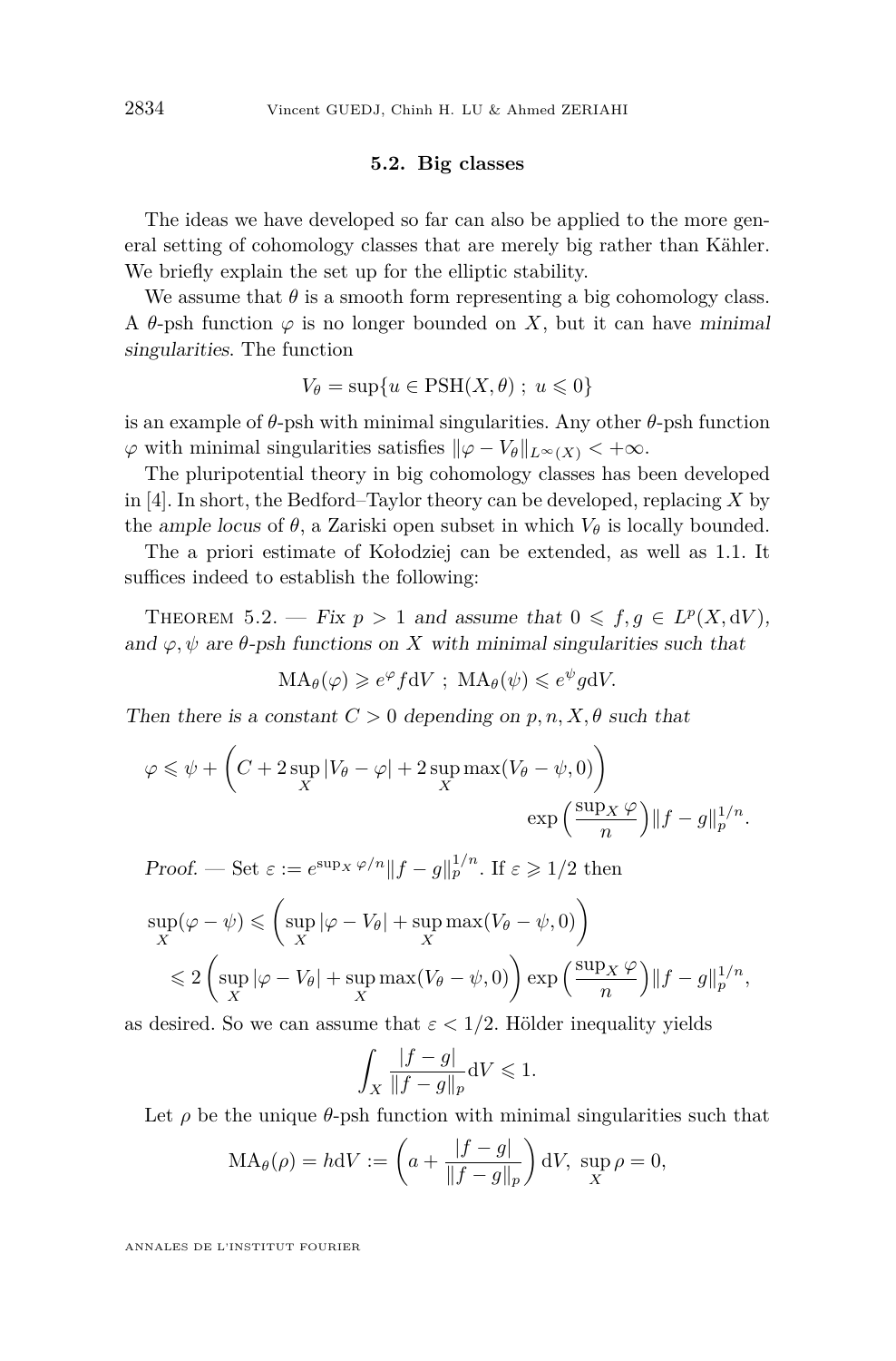where  $a \geqslant 0$  is a normalization constant to insure that  $\int_X h \, dV = \int_X dV$ . Since  $||h||_p \le 2$ , it follows from [\[4,](#page-17-5) Theorem 4.1] that

$$
-C_1 \leqslant \rho - V_{\theta} \leqslant 0,
$$

where  $C_1$  only depends on  $p, \theta, n$ . Consider now

$$
\varphi_{\varepsilon} := (1 - \varepsilon)\varphi + \varepsilon\rho - C_2\varepsilon + n\log(1 - \varepsilon),
$$

where  $C_2$  is a positive constant to be specified hereafter. Then  $\varphi_{\varepsilon}$  is a  $\theta$ -psh function with minimal singularities, and a direct computation shows that

<span id="page-17-6"></span>
$$
MA_{\theta}(\varphi_{\varepsilon}) \geq (1 - \varepsilon)^{n} MA_{\theta}(\varphi) + \varepsilon^{n} MA_{\theta}(\rho)
$$
  

$$
\geq e^{\varphi + n \log(1 - \varepsilon)} f dV + e^{\varphi} |f - g| dV.
$$

If we choose  $C_2 = \sup_X (V_\theta - \varphi)$  then  $\rho - \varphi \leqslant C_2$  and  $\varphi_\varepsilon \leqslant \varphi + n \log(1-\varepsilon) \leqslant$ *ϕ*. So we can continue the above estimate to arrive at

(5.1) 
$$
\mathrm{MA}_{\theta}(\varphi_{\varepsilon}) \geqslant e^{\varphi_{\varepsilon}}(f + |f - g|) \mathrm{d}V \geqslant e^{\varphi_{\varepsilon}} g \mathrm{d}V.
$$

It follows from [\(5.1\)](#page-17-6) that  $\varphi_{\varepsilon}$  is a subsolution and  $\psi$  is a supersolution of the equation  $MA_{\theta}(\phi) = e^{\phi}gdV$ . The comparison principle [\[4,](#page-17-5) Proposition 6.3] insures that  $\varphi_{\varepsilon} \leq \psi$ , hence

$$
\varphi - \psi = \varphi_{\varepsilon} - \psi + \varepsilon (\varphi - \rho) + C_2 \varepsilon - n \log(1 - \varepsilon)
$$
  
\$\leqslant (C\_1 + C\_2 + \sup\_X (\varphi - V\_\theta) + 2n)\varepsilon\$  
= (C\_1 + \log\_X (\varphi - V\_\theta) + 2n) \exp\left(\frac{\sup\_X \varphi}{n}\right) ||f - g||\_p^{1/n}\$.

The result follows since  $C_1$  only depends on  $p, \theta, n$ .

#### BIBLIOGRAPHY

- <span id="page-17-1"></span>[1] E. BEDFORD & B. A. TAYLOR, "The Dirichlet problem for a complex Monge-Ampère equation", Invent. Math. **37** (1976), no. 1, p. 1-44.
- <span id="page-17-2"></span>[2] ——— , "A new capacity for plurisubharmonic functions", Acta Math. **149** (1982), no. 1-2, p. 1-40.
- <span id="page-17-0"></span>[3] Z. Błocki, "Uniqueness and stability for the complex Monge-Ampère equation on compact Kähler manifolds", Indiana Univ. Math. J. **52** (2003), no. 6, p. 1697-1701.
- <span id="page-17-5"></span>[4] S. BOUCKSOM, P. EYSSIDIEUX, V. GUEDJ & A. ZERIAHI, "Monge-Ampère equations in big cohomology classes", Acta Math. **205** (2010), no. 2, p. 199-262.
- <span id="page-17-4"></span>[5] U. CEGRELL, S. KOŁODZIEJ & A. ZERIAHI, "Maximal subextensions of plurisubharmonic functions", Ann. Fac. Sci. Toulouse, Math. **20** (2011), no. S2, p. 101-122.
- <span id="page-17-3"></span>[6] T. Darvas, E. Di Nezza & C. H. Lu, "On the singularity type of full mass currents in big cohomology classes", Compos. Math. **154** (2018), no. 2, p. 380-409.